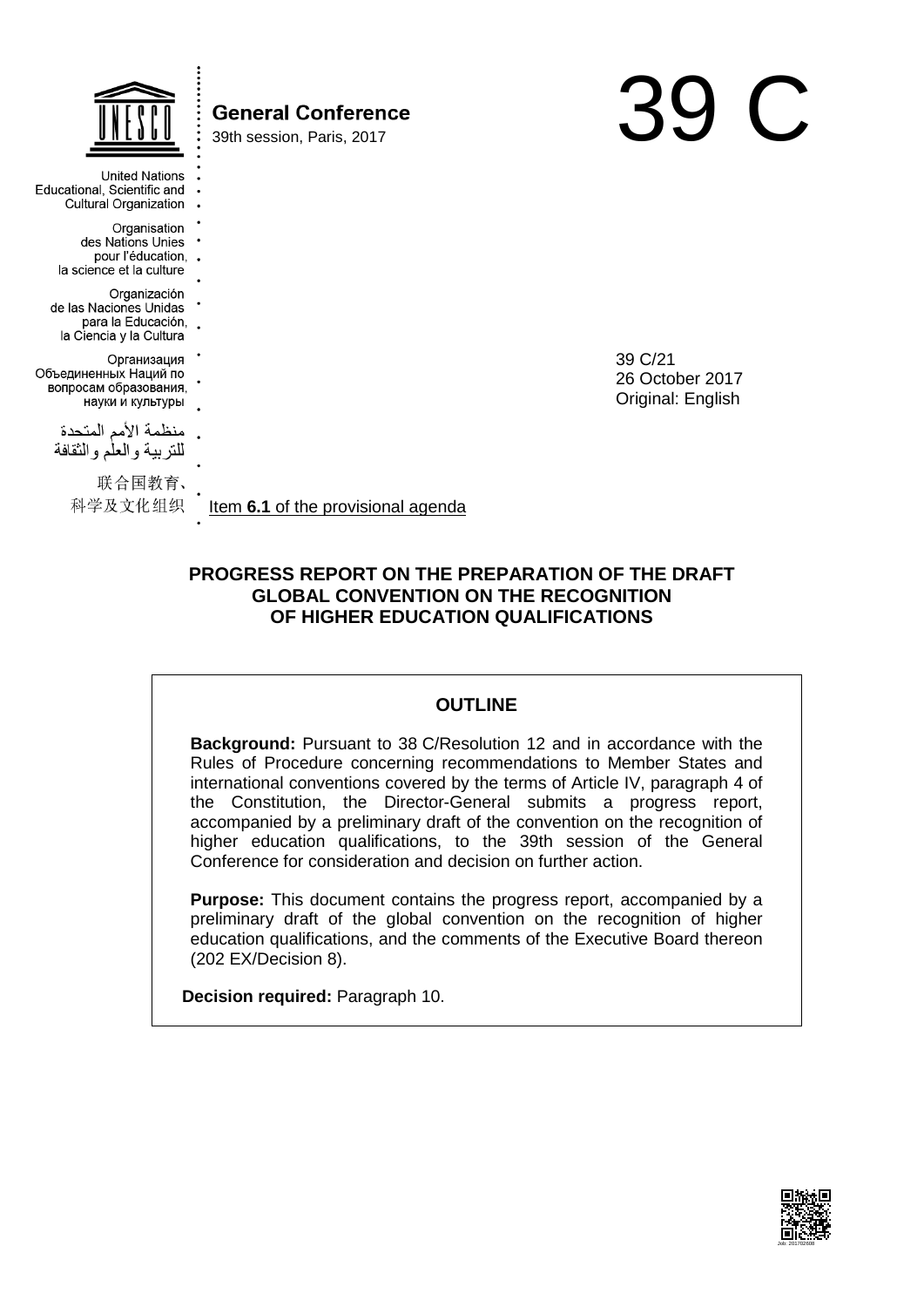# **BACKGROUND**

1. The General Conference, at its 37th session, examined the preliminary study on the technical and legal aspects relating to the desirability of a global standard-setting instrument on the recognition of higher education qualifications and the comments and observations of the Executive Board thereon. By 37 C/Resolution 15, the General Conference recognized the benefits of a global convention on the recognition of higher education qualifications ("Global Convention") and invited the Director-General to initiate the process of elaborating it.

2. Subsequently, at its 38th session, the General Conference adopted 38 C/Resolution 12, inviting the Director-General to continue the process of elaborating a Global Convention and to submit a progress report, at its 39th session, accompanied by a preliminary draft of the Global Convention, for consideration and decision on further action. The complete progress report is contained in Annex I (202 EX/8).

3. Pursuant to 38 C/Resolution 12, UNESCO established, in March 2016, in close cooperation with UNESCO Electoral Groups, a Drafting Committee (Category VI) to elaborate a preliminary draft of the Global Convention. It was composed of 23 independent experts, appointed on a geographical balance basis from all UNESCO regions, and convened four times. The Drafting Committee's concluding meeting (June 2017) resulted in the preliminary draft of the Global Convention, presented in Annex II of document 202 EX/8.

4. A first round of consultations with Member States was conducted online from May to June 2017. The purpose of this was to provide the Drafting Committee with initial feedback on whether the text was moving in the right direction and fulfilling expectations. Forty Member States responded, generally providing positive feedback, which was incorporated into the preliminary draft during the Drafting Committee's concluding meeting (June 2017). UNESCO also organized information meetings for all Member States, by Electoral Groups, between July and September 2017 to provide further clarifications on the preparation process. A tentative timeline for the adoption of the Global Convention is presented in Annex I of document 202 EX/8, with a view to its adoption at the 40th session of the General Conference.

# **COMMENTS OF THE EXECUTIVE BOARD**

5. Upon examining the progress report (202 EX/8), several Member States expressed their support for the initiative of developing a Global Convention and welcomed the way forward proposed. The Executive Board highlighted the importance of consultations with Member States as well as the necessity of ensuring that the new normative framework is flexible and takes into account the diversity of national systems.

6. Some Members of the Executive Board expressed concern over including a provision on refugees in the draft Global Convention and on UNESCO's human resource capacity to implement it together with the revised regional recognition conventions. Further clarifications on the relationship between the draft Global Convention and regional recognition conventions were also requested, particularly as regards the two regional conventions yet to be revised – *1974 Regional Convention on the Recognition of Studies, Diplomas and Degrees in Higher Education in Latin America and the Caribbean* ("1974 LAC Convention") and *1978 Convention on the Recognition of Studies, Diplomas and Degrees in Higher Education in the Arab States* ("1978 Arab States Convention").

7. By 202 EX/Decision 8 (Annex II), the Executive Board recommended to the 39th session of the General Conference to invite the Director-General to continue the process of elaborating a Global Convention, and to submit to it, at its 40th session, the final progress report and draft text of the Global Convention, for adoption.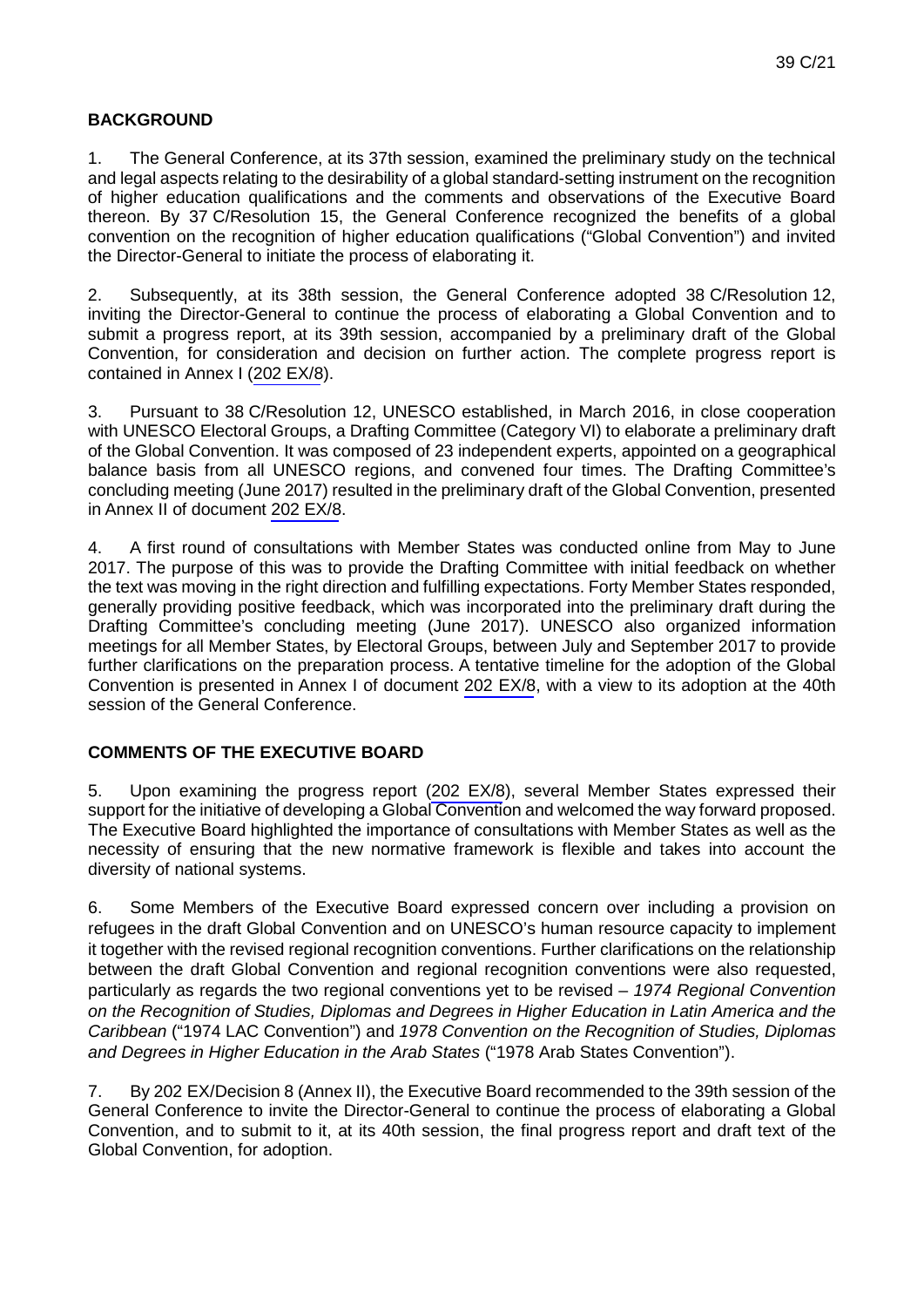# **COMMENTS OF THE DIRECTOR-GENERAL**

8. Pursuant to 38 C/Resolution 12, and in conformity with article 10, paragraph 1, of the Rules of Procedure concerning recommendations to Member States and international conventions covered by the terms of Article IV, paragraph 4, of the Constitution, the Director-General plans to organize a series of consultations with Member States and relevant stakeholders on the draft text of the Global Convention, as presented in the tentative timeline in Annex I of document 202 EX/8. Based on their comments and observations, the Director-General will prepare a final report and text of the Global Convention and convene a Special Committee for its review thereafter. A first meeting of the Special Committee is foreseen at the end of 2018, and possibly a second meeting in 2019.

9. The draft Global Convention builds on the existing regional recognition conventions, and the Drafting Committee has worked to ensure that there are no contradictions between the two. As there are differences in higher education systems specific to different regions, the regional recognition conventions still remain relevant for the needs of each region. They will continue to be binding at regional level and implemented in synergy with the Global Convention, with no normative hierarchy presupposed. Concerning the timeline for the preparation of two regional recognition conventions yet to be revised, these processes have been developed in parallel with that of the Global Convention. There is momentum to revise the "1978 Arab States Convention" before the 40th session of the General Conference, and the revised "1974 LAC Convention" is foreseen to be adopted in the 2018-2019 biennium (document 39 C/48).

# **PROPOSED RESOLUTION**

10. In light of the foregoing, the General Conference may wish to adopt the following resolution:

*The General Conference*,

*Recalling* 37 C/Resolution 15 and 38 C/Resolution 12,

*Further recalling* 197 EX/Decision 8 and 202 EX/Decision 8,

*Taking note of* the broad support expressed by Member States, experts and other stakeholders for the development of a global convention on the recognition of higher education qualifications,

*Having examined with appreciation* document 39 C/21, which presents the progress report, accompanied by a preliminary draft of the global convention on the recognition of higher education qualifications, and the comments and observations of the Executive Board thereon,

- 1. *Reaffirms* that a global convention will improve academic mobility, enhance international cooperation in higher education, and will represent a significant step forward towards global academic mobility and trust in higher education systems;
- 2. *Acknowledges the* progress made regarding the revision of regional recognition conventions in all regions;
- 3. *Stresses* that the global convention should build upon and complement the existing regional recognition conventions;
- 4. *Invites* the Director-General to continue the process of elaborating the global convention, and to consult Member States and relevant stakeholders on the preliminary draft in an inclusive manner through consultations;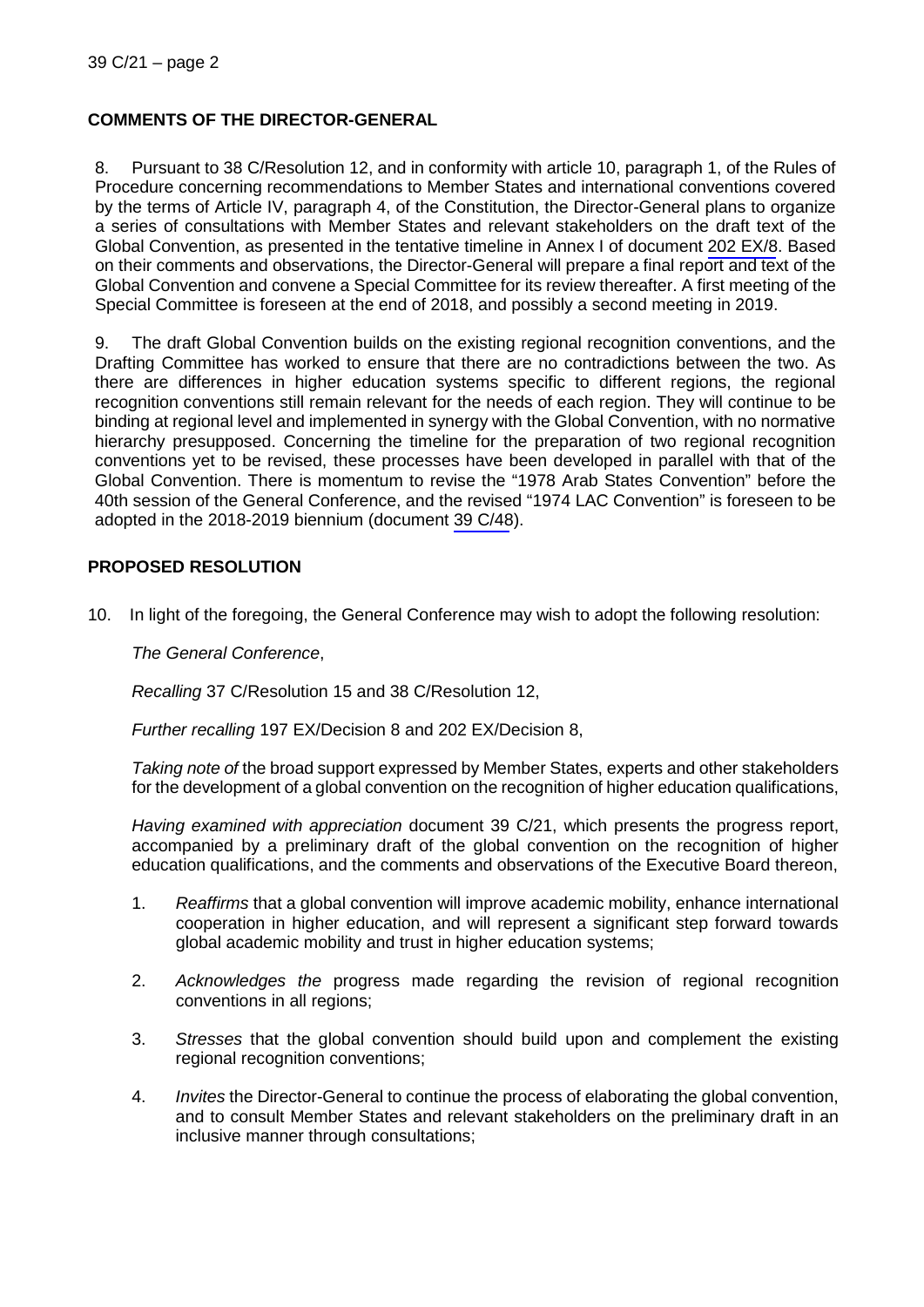- 5. *Encourages* Member States to provide financial resources to facilitate the consultation and preparation process of the draft, to ensure a satisfactory participation of all Member States and relevant stakeholders;
- 6. *Invites* the Director-General to submit to it, at its 40th session, the final progress report and draft text of the global convention on the recognition of higher education qualifications, for adoption*.*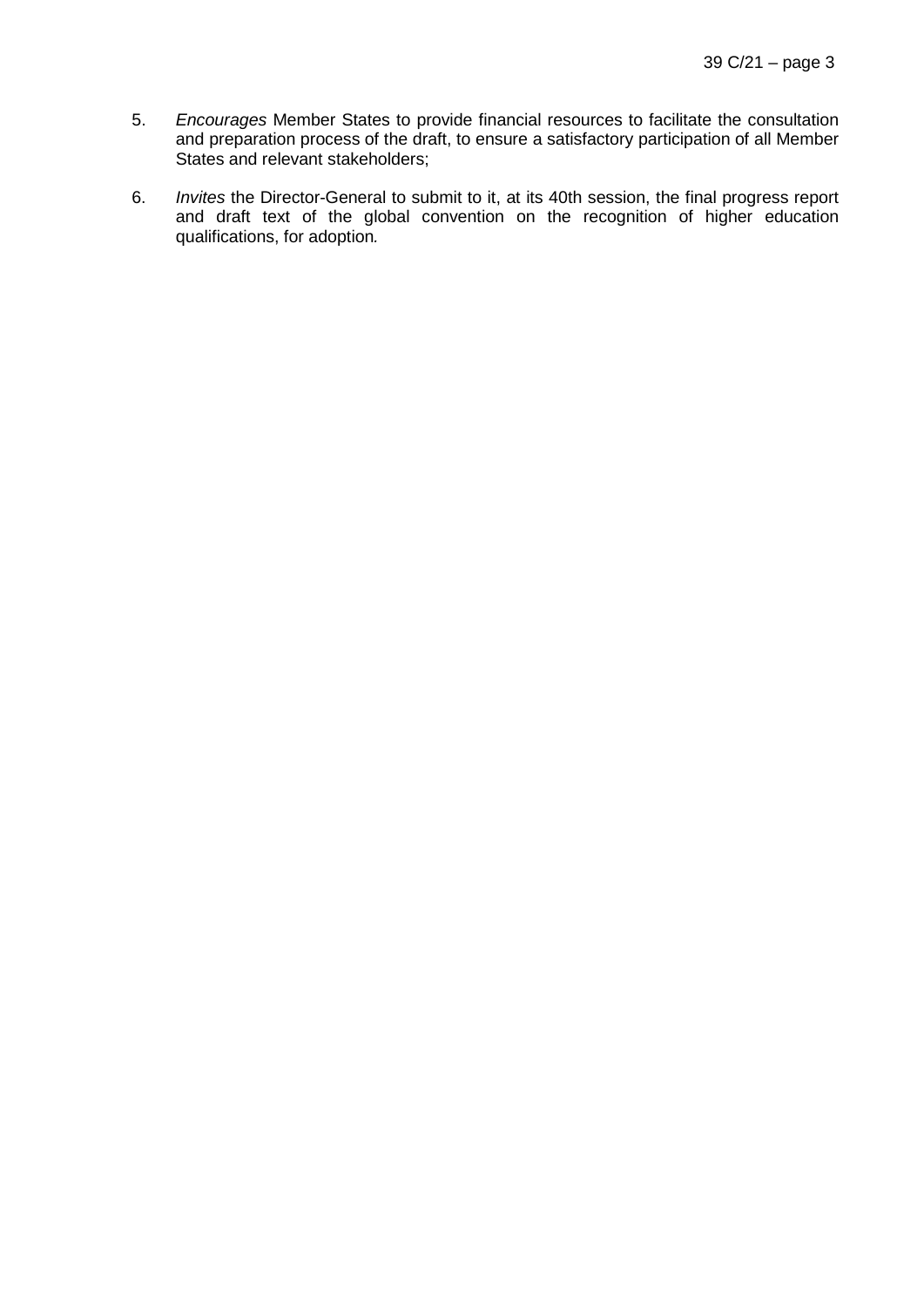39 C/21 Annex I

**ANNEX I**



**United Nations** Educational, Scientific and Cultural Organization

# **Executive Board 202 EX/8**

**Two hundred and second session**

PARIS, 8 August 2017 Original: English

Item **8** of the provisional agenda

# **PROGRESS REPORT ON THE PREPARATION OF THE DRAFT GLOBAL CONVENTION ON THE RECOGNITION OF HIGHER EDUCATION QUALIFICATIONS**

#### **SUMMARY**

Pursuant to 38 C/Resolution 12, the Director-General presents a progress report, accompanied by a preliminary draft of the Global Convention on the Recognition of Higher Education Qualifications to the 202nd session of the Executive Board for its examination and transmission to the 39th session of the General Conference.

The financial and administrative implications of this document have been covered in document 38 C/5 and are additionally foreseen in draft document 39 C/5.

Action expected of the Executive Board: Proposed decision in paragraph 12.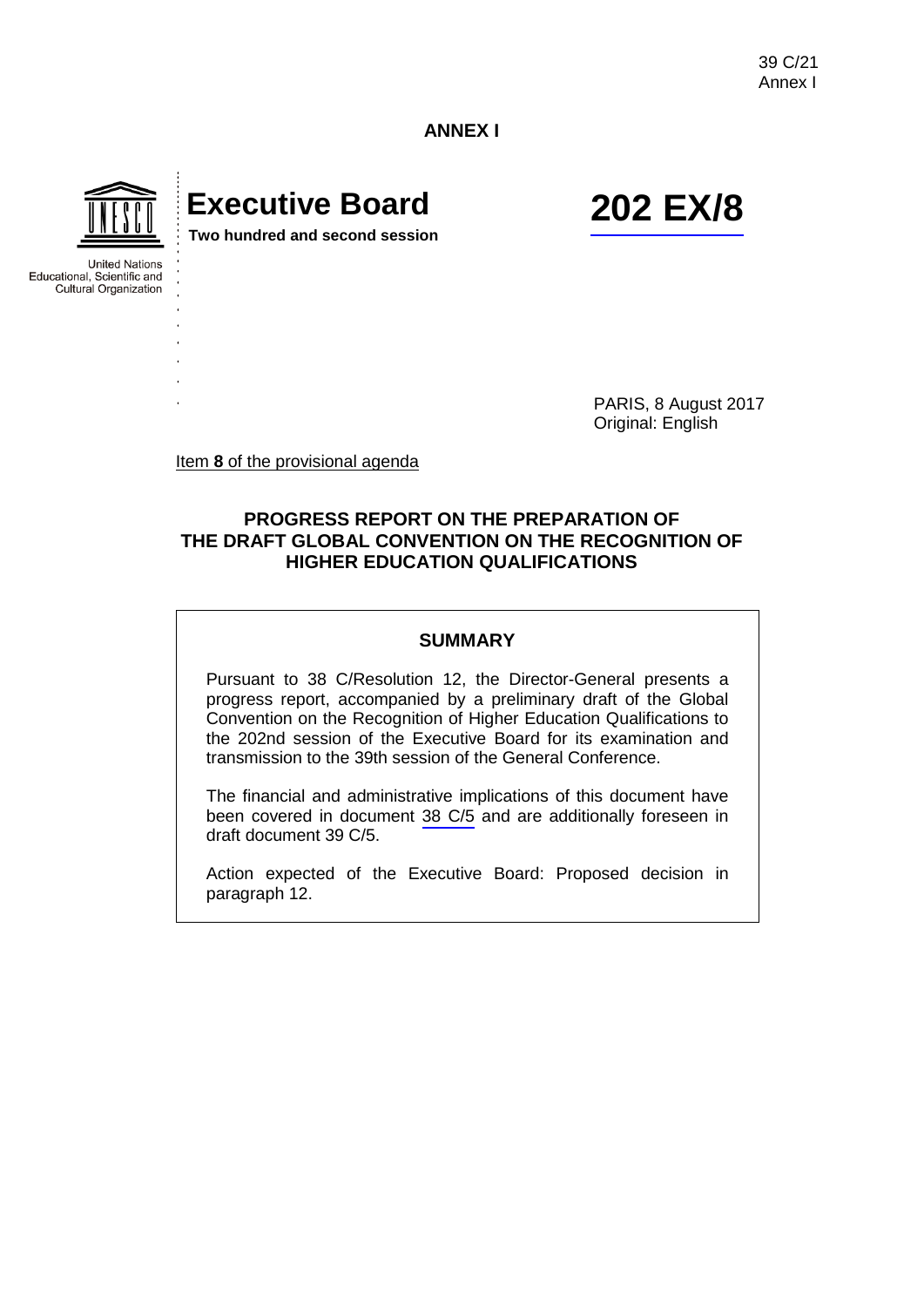# **I. INTRODUCTION**

1. As the only United Nations agency with a mandate in higher education, UNESCO supports Member States in the field of the recognition of studies, diplomas and degrees in higher education with a view to promoting the right to education, academic mobility and strengthening international understanding. For this purpose, in the 1970s and 1980s, UNESCO facilitated the development of six normative instruments for regulating recognition at the regional level, covering the following geographical zones: Latin America and the Caribbean (1974); Arab and European States bordering on the Mediterranean (1976); Arab States (1978); Europe (1979); Africa (1981); and Asia and the Pacific (1983).

2. Since then, taking into account the transformations in higher education systems, policies and environments, the review of these regional conventions has been carried out. To date, three have been revised, including the *1979 Convention on the Recognition of Studies, Diplomas and Degrees concerning Higher Education in the States Belonging to the European Region* in 1997; the *1983 Regional Convention on the Recognition of Studies, Diplomas and Degrees in Higher Education in Asia and the Pacific* in 2011; and the *1981 Regional Convention on the Recognition of Studies, Certificates, Diplomas, Degrees and Other Academic Qualifications in Higher Education in African States* in 2014. A process has been initiated for the revision of the *1974 Regional Convention on the Recognition of Studies, Diplomas and Degrees in Higher Education in Latin America and the Caribbean* and there is momentum in the Arab States Region *to revise the Convention on the Recognition of Studies, Diplomas and Degrees in Higher Education in the Arab States*, adopted in 1978.

3. The number of students choosing to study abroad in a country outside of their region, together with the internationalization of quality assurance and higher education, have increasingly become a policy objective for governments. In addition to the revision process for the regional conventions, these trends emphasize the need for creating a global normative instrument which can secure crossborder recognition of qualifications in a fair, transparent and non-discriminatory manner. A Global Convention on the Recognition of Higher Education Qualifications would facilitate the recognition of qualifications for 2.5 million students studying outside their home region today, and this number is expected to grow in the years to come.

4. At its 37th session (November 2013), the General Conference adopted 37 C/Resolution 15, recognizing the benefits of a Global Convention on the Recognition of Higher Education Qualifications, and inviting the Director-General to initiate the process of elaborating a draft text. Subsequently, at its 38th session (November 2015), the General Conference adopted 38 C/Resolution 12, inviting the Director-General to continue the process of elaborating a Global Convention and to submit a progress report at its 39th session, accompanied by a preliminary draft of the Global Convention, for consideration and decision on further action. This document is presented pursuant to 38 C/Resolution 12.

# **II. THE PREPARATION OF THE PRELIMINARY DRAFT OF THE GLOBAL CONVENTION**

5. In line with 38 C/Resolution 12 (November 2015), UNESCO established in March 2016, in close cooperation with UNESCO Electoral Groups, a Drafting Committee (Category VI) to elaborate a preliminary draft of the Global Convention. It was composed of 23 *ad-hoc* experts with outstanding backgrounds and experience in recognition and higher education, who were appointed on a geographic balance basis from all UNESCO regions. The members worked in their private capacity through an online platform (UNESTEAM) and four face-to-face meetings, three of which took place at UNESCO Headquarters in Paris (May 2016, February and June 2017) and one in Rome in cooperation with the Holy See (September 2016). UNESCO served as the Secretariat of the Drafting Committee.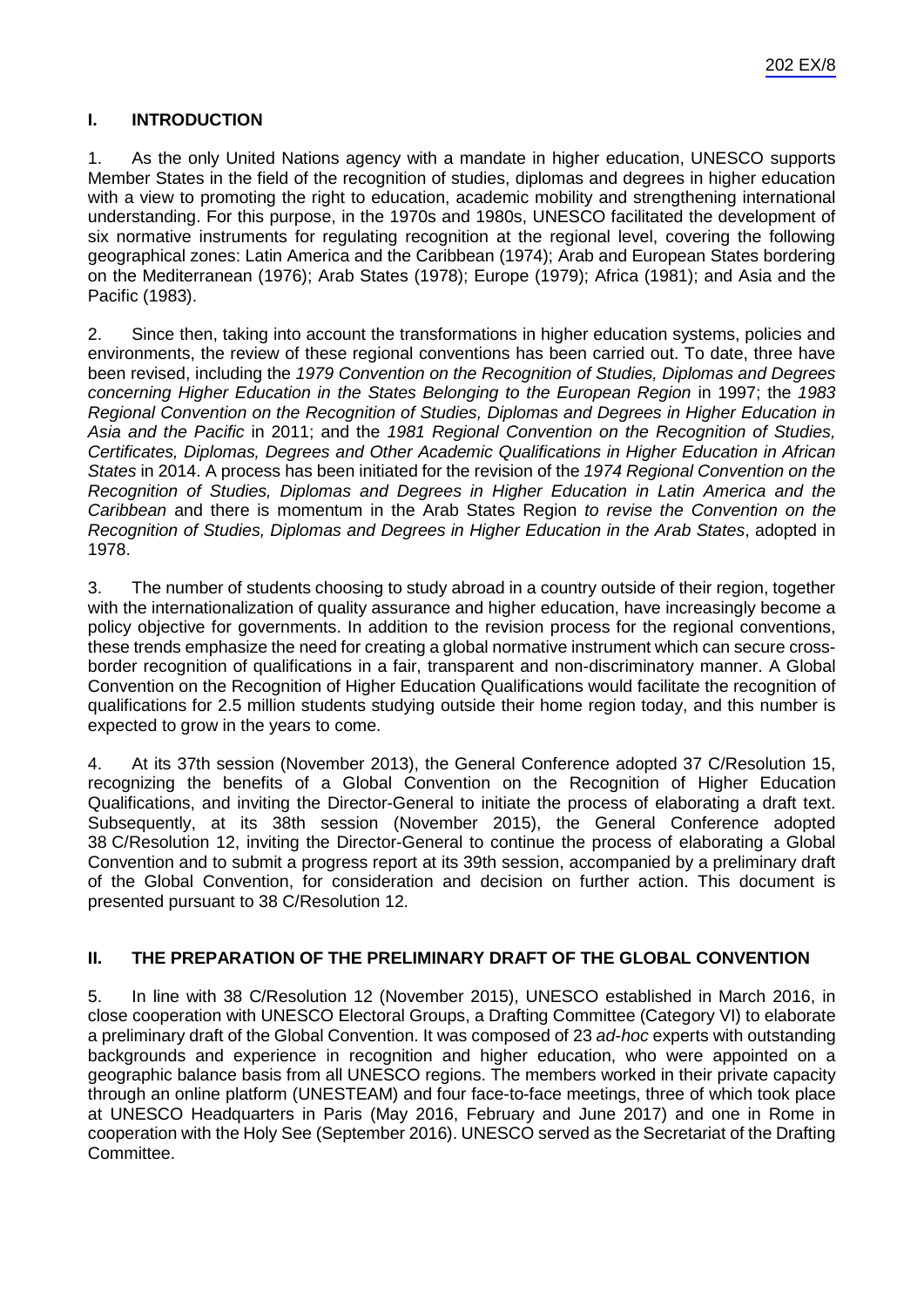6. A first round of consultations with Member States was initiated through an online survey sent to the Permanent Delegations and National Commissions for UNESCO by the Director-General in May 2017. The survey, comprising eight statements relating to the seven sections of the preliminary draft of the Global Convention, invited Member States to provide their opinions, suggestions or amendments on the text. Overall, 40 Member States responded, generally providing positive feedback. Following this first round, the concluding meeting of the Drafting Committee took place at UNESCO Headquarters at the end of June 2017 to analyse the responses received from Member States and finalize the preliminary draft of the Global Convention, as presented in the Annex.

# **III. AIMS AND ADDED VALUE OF A GLOBAL CONVENTION**

7. The future Global Convention on the Recognition of Higher Education Qualifications will be implemented in coordination with the regional conventions. It will be built upon and carried out in synergy with the principles of the existing regional conventions and the *1993 Recommendation on the Recognition of Studies and Qualifications in Higher Education*. The regional conventions will continue to be legally binding at the regional level and fulfil the specificities of each region in the field of recognition. No normative hierarchy between these conventions intends to be presupposed.

8. The main aim of adopting a Global Convention is to establish an international normative instrument on recognition with global scope. The convention will be open to ratification by all Member States from the six UNESCO regions. As with the regional conventions, Parties to the future Global Convention will not be bound to pursue automatic recognition of higher education qualifications issued by another Party.

9. The future Global Convention aims to strengthen inter-regional academic mobility; promote increased international cooperation in higher education; promote democratization of higher education and lifelong learning opportunities for all; provide a framework of quality assurance for the fast-growing diversity of higher education providers; and develop agreed principles for recognition of on higher education qualifications common to all regions. It will seek to cover practices for the recognition of qualifications in higher education awarded by a diverse range of providers as well as define terms such as higher education and types of recognition enhancing inter-regional mobility.

# **IV. WAY FORWARD**

10. Pursuant to 38C/Resolution 12, and in conformity with article 10, paragraph 1 of *UNESCO's Rules of Procedure concerning recommendations to Member States and international conventions covered by the terms of Article IV, paragraph 4, of the Constitution*, the Secretariat plans to organize a series of consultations with Member States and relevant stakeholders on the draft text of the Global Convention, as presented in Annex II. Based on their comments and observations, the Director-General will prepare a final report and text of the Global Convention and convene a Special Committee for its review thereafter. It is foreseen that the Global Convention be adopted by the 40th session of the General Conference. The procedures for adoption will be in accordance with the abovementioned Rules of Procedure. A tentative timeline for the adoption of the Global Convention is presented in the Annex.

11. Higher education has been recognized as an integral part of Sustainable Development Goal 4. In the draft 39 C/5, an expected result of Major Programme I is dedicated to the provision of higher quality education (contributing to SDG target 4.3) particularly as regards improved recognition of and access to equitable and quality assured higher education provision. Advancing the formulation of a Global Convention on the recognition of higher education qualifications is envisaged to reinforce the priority area of international mobility of learning, learners and qualifications.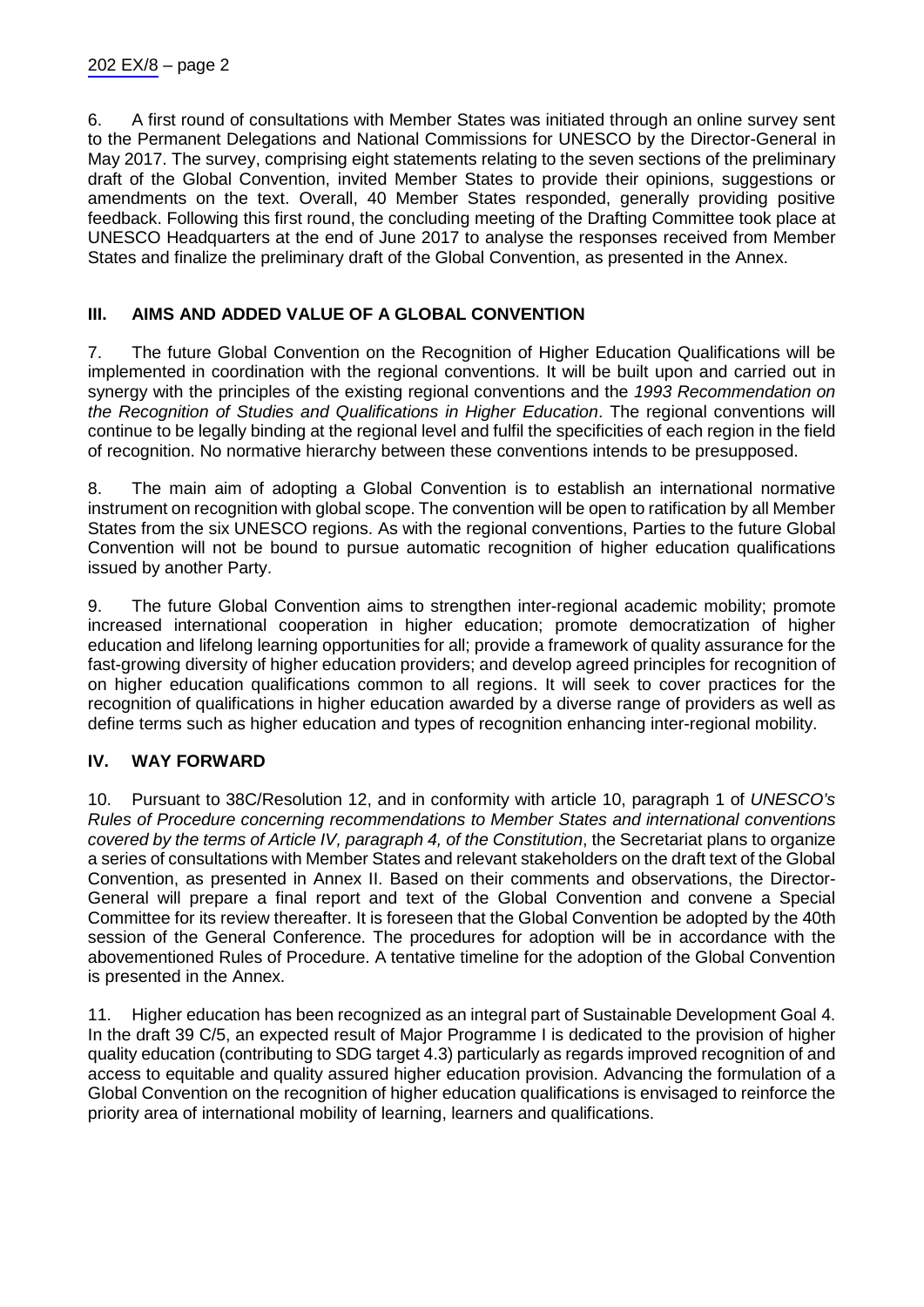## **Proposed decision**

12. In the light of the above, the Executive Board may wish to take the following decision:

The Executive Board,

- 1. Recalling 37 C/Resolution 15, 197 EX/8 and 38 C/Resolution 12,
- 2. Having examined 202 EX/8 and its annexes,
- 3. Takes note with appreciation of the Director-General's progress report, accompanied by a preliminary draft of the Global Convention on the Recognition of Higher Education Qualifications, and transmits it to the General Conference at its 39th session;
- 4. Recommends to the 39th session of the General Conference to invite the Director-General to continue the process of elaborating a Global Convention on the Recognition of Higher Education Qualifications, and to consult Member States and relevant stakeholders on the preliminary draft in an inclusive manner through consultations,
- 5. Also recommends to the General Conference to invite the Director-General to submit to it at its 40th session the final progress report and draft text of the Global Convention on the Recognition of Higher Education Qualifications, for adoption.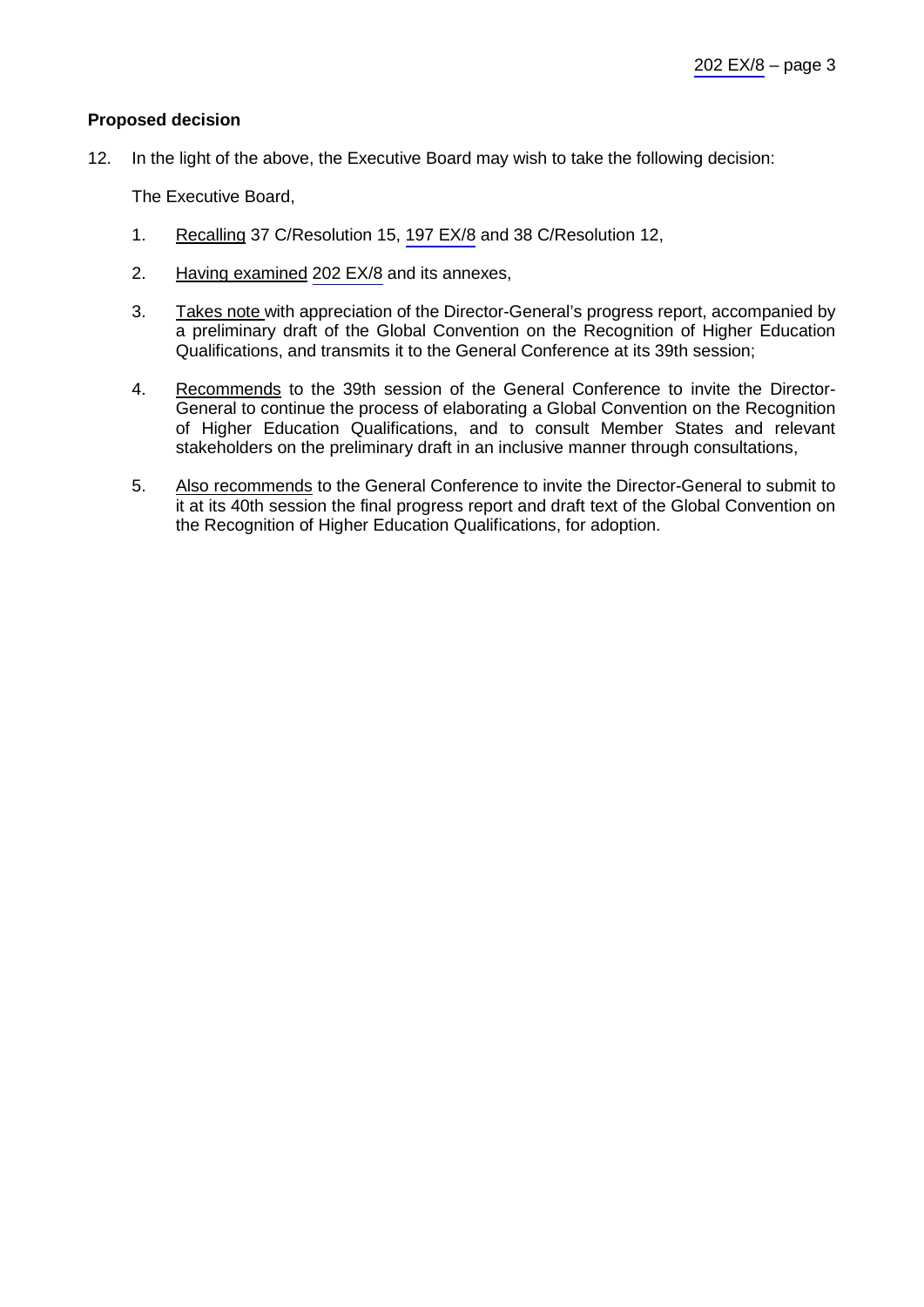# **ANNEX I**

# **TENTATIVE TIMELINE FOR THE ADOPTION OF THE GLOBAL CONVENTION ON THE RECOGNITION OF HIGHER EDUCATION QUALIFICATIONS**

| <b>November</b><br>2017                                                                 | January-July<br>2018                                                                                                                                            | October/<br><b>November</b><br>2018                                                                                                                                                                                                                         | <b>December</b><br>2018                                                                      | January/February<br>2019                                                                                                                                                                                            | <b>November</b><br>2019                                                                                                                                   |
|-----------------------------------------------------------------------------------------|-----------------------------------------------------------------------------------------------------------------------------------------------------------------|-------------------------------------------------------------------------------------------------------------------------------------------------------------------------------------------------------------------------------------------------------------|----------------------------------------------------------------------------------------------|---------------------------------------------------------------------------------------------------------------------------------------------------------------------------------------------------------------------|-----------------------------------------------------------------------------------------------------------------------------------------------------------|
| Decision by<br>the 39th<br>session of the<br>General<br>Conference on<br>further action | Consultations<br>with Member<br>States and<br>relevant<br>stakeholders on<br>the progress<br>report and the<br>preliminary draft<br>of the Global<br>Convention | Final progress<br>report (containing<br>the draft text of<br>the Global<br>Convention)<br>prepared by the<br>Director-General<br>based on the<br>comments and<br>observations of<br>the Member<br>States, for<br>examination by<br>the Special<br>Committee | Examination of<br>the draft text of<br>the Global<br>Convention by a<br>Special<br>Committee | Submission of the<br>draft text of the<br><b>Global Convention</b><br>by the Special<br>Committee to<br>Member States,<br>with a view to its<br>discussion and<br>adoption at the 40th<br><b>General Conference</b> | The final progress<br>report and draft<br>text of the Global<br>Convention are<br>presented to the<br>40th General<br>Conference for<br>decision/adoption |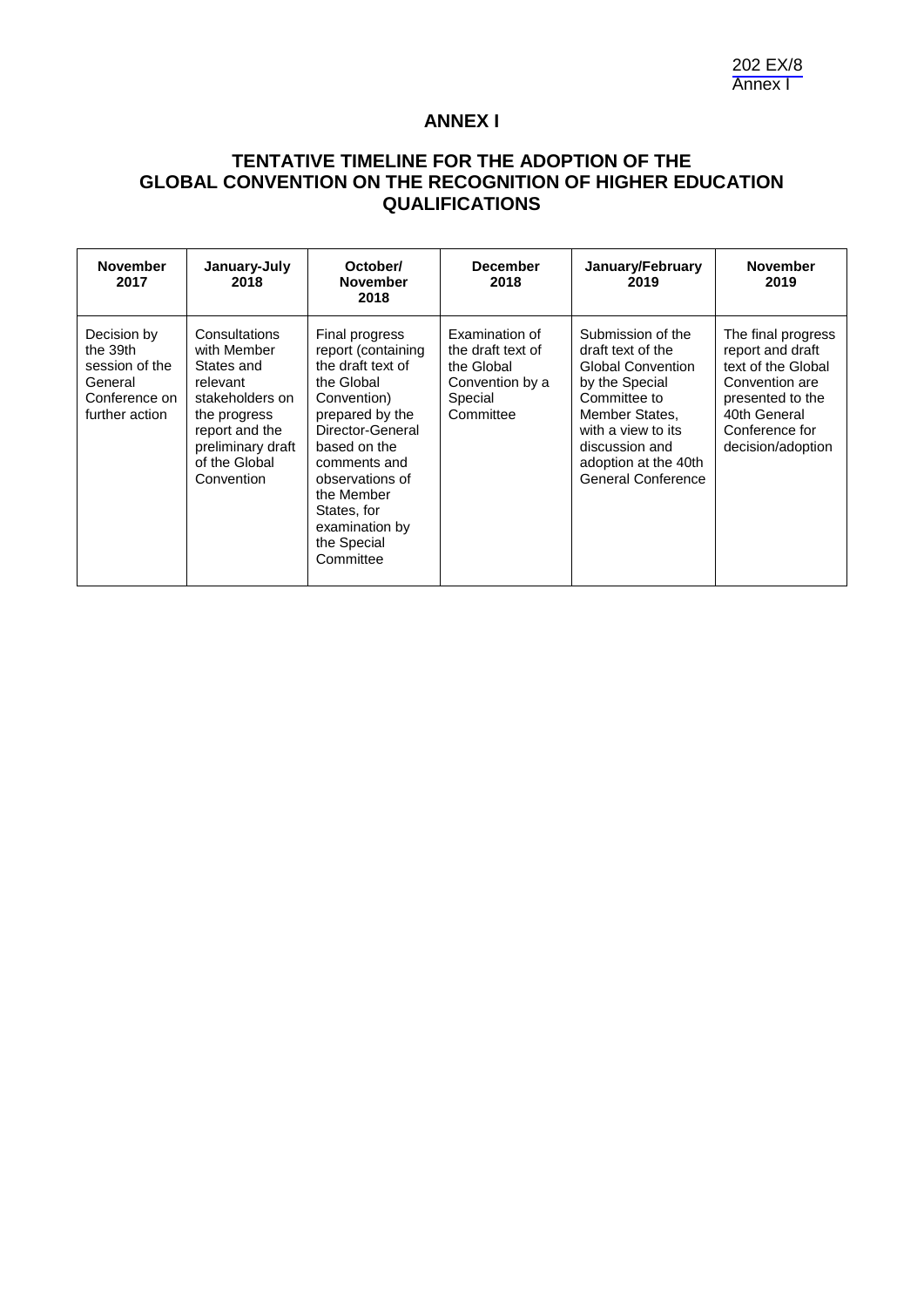# **ANNEX II**

# **UNESCO Global Convention on the Recognition of Higher Education Qualifications**

[Preliminary Draft Text: 7 July 2017]

#### **PREAMBLE**

The Parties to this Convention:

**Guided** by a common will to strengthen the geographical, cultural, educational and economic ties between Parties and between regions;

**Recalling** the Constitution of UNESCO, "to contribute to peace and security by promoting collaboration among the nations through education, science, and culture";

**Mindful of** the provisions of the Charter of the United Nations of 1945; the United Nations Declaration of Human Rights of 1948; the United Nations International Covenant on Economic Social and Cultural Rights of 1966; the United Nations Convention relating to the Status of Refugees of 1951; the UNESCO Recommendation on the Status of Scientific Researchers of 1974; the UNESCO Recommendation on the Recognition of Studies and Qualifications in Higher Education of 1993; the UNESCO Recommendation concerning the Status of Higher-Education Teaching Personnel of 1997; and the UNESCO Convention on Technical and Vocational Education of 1989;

**Mindful of** the UNESCO Convention against Discrimination in Education of 1960, Article 4a committing Member States to "make higher education equally accessible to all";

**Building** on the UNESCO Regional Conventions on the Recognition of Higher Education Qualifications;

**Reaffirming** their responsibility to promote inclusive education, equitable quality of higher education and lifelong learning opportunities for all;

**Conscious** of the increasingly inter-regional mobility of students, researchers and academics and the increasingly inter-regional cooperation in higher education and research;

**Cognisant** of the different modes, developments and innovations in teaching and learning in higher education;

**Considering** higher education as a public good, provided by public and private institutions, and aware of the need to uphold and protect the principles of academic freedom and autonomy of higher education institutions;

**Convinced** that the inter-regional recognition of qualifications in higher education will facilitate knowledge circulation via international mobility of learners and learning, researchers, research and labour;

**Respecting** the cultural diversity, differences in education traditions and values of national and subnational structures of higher education;

**Desirous** of the need for a Global Convention on the Recognition of Higher Education Qualifications to complement the UNESCO Regional Recognition Conventions on Higher Education Qualifications and to enhance the cohesion between them;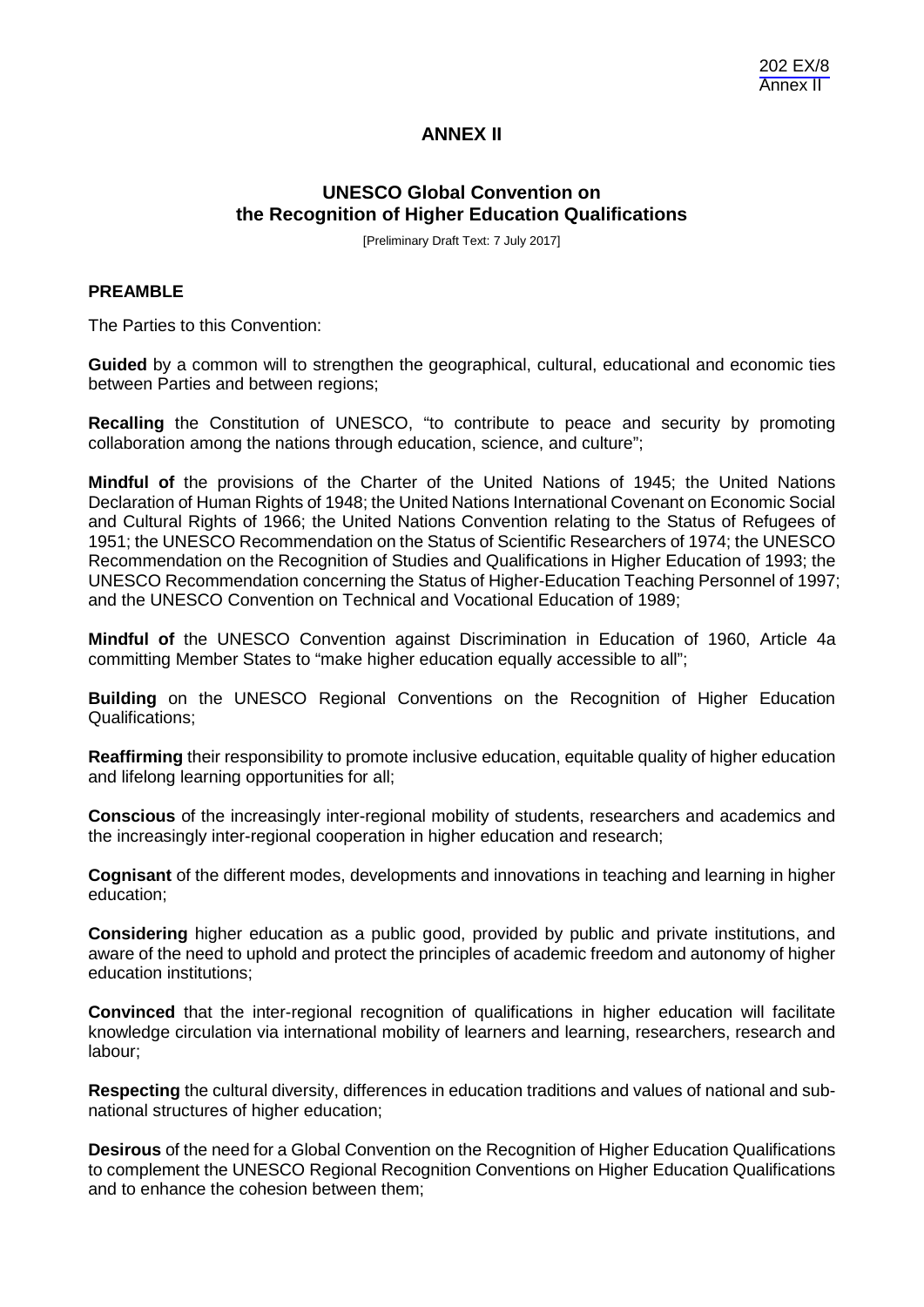202 EX/8 Annex II – page 2

**Convinced** that this Convention will promote inter-regional articulation of procedures for recognition and quality assurance at a global level,

Have agreed as follows:

# **SECTION I. DEFINITION OF TERMS**

**Article I.**

For the purpose of this Convention, the following terms shall apply:

**Access (to higher education)**: the opportunity provided to an individual holding an appropriate qualification to apply and to be considered for admission to higher education;

**Admission (to higher education institutions and programmes)**: the act of, or system for, allowing holders of qualifications to pursue studies in higher education at a given institution and/or a given programme;

**Applicant:** an individual or a legal person submitting a qualification for assessment to the competent recognition authority for the purpose of recognition;

**Assessment**: the written evaluation of an applicant's qualifications, of partial studies, or of prior learning by a competent authority;

**Competent authority:** an individual or organisation that has the legally delegated or invested authority, capacity, or power to perform a designated function;

**Competent recognition authority**: a body officially charged with making decisions on the recognition of qualifications;

**Components of a Party to the Convention**: public entities at the national, provincial, federal or regional level;

**Displaced person:** an individual forced to move from their locality or environment and occupational activities either inside or outside their country of residence;

**Formal learning:** a learning period that derives from activities within a structured learning setting provided by an education institution authorised to deliver such learning activities;

**General requirements**: conditions that must in all cases be fulfilled for access to higher education, or to a given level thereof, or for the award of a higher education qualification at a given level;

**Higher education**: all types of study programmes, training or training for research at the postsecondary level which are recognised by the competent authorities of a Party as belonging to its higher education system;

**Higher education institution**: an establishment providing higher education and recognised by the competent authority of a Party as belonging to its system of higher education;

**Higher education programme**: a post-secondary course of study recognised by the competent authority of a Party as belonging to its higher education system, the completion of which provides the student with a higher education qualification;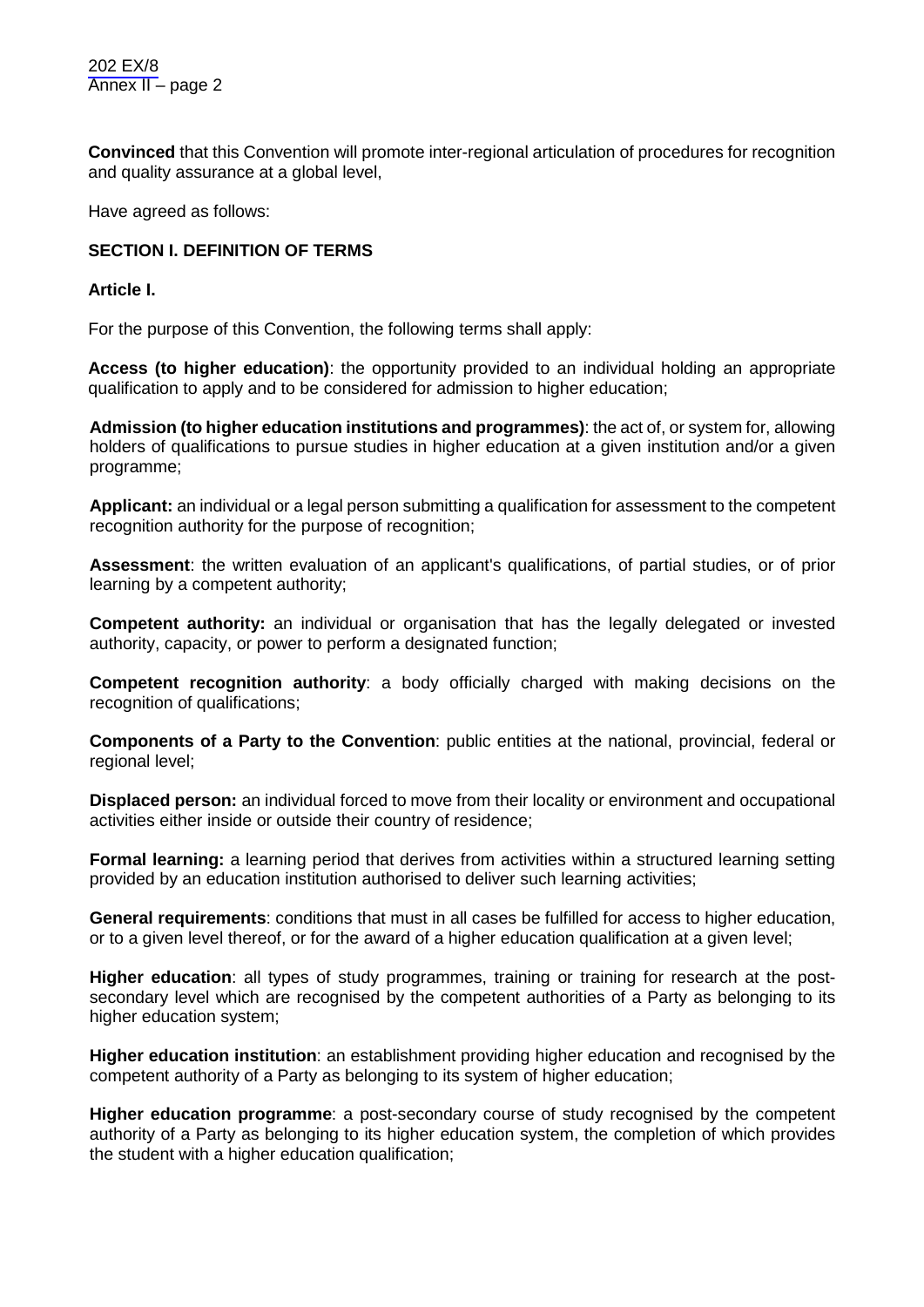**Informal learning:** learning resulting from daily life activities related to work, family or leisure or other informal activities;

**Learning outcomes**: statements of what a learner is expected to know, understand and be able to demonstrate upon completion of a learning process;

**Lifelong learning**: all learning activity through formal, non-formal or informal studies covering the entire life span with the aim of improving knowledge, skills and competence;

**Mobility**: the movement of individuals outside their own country to study, research, teach or work;

**Non-formal learning:** learning achieved within the framework of an education or training institution not belonging to a formal education system;

**Non-traditional learning modes:** Mechanisms for the delivery of educational programmes and learning activities not essentially relying on face-to-face interaction between the instructor and the learner;

**Partial studies:** any homogeneous part of a higher education programme which has been evaluated and, while not a complete programme in itself, represents a significant acquisition of knowledge, skills, and competence;

**Prior learning**: the knowledge, skills and competence an individual has acquired as a result of formal, informal or non-formal learning, assessed against a given set of learning outcomes or standards;

#### **Qualification:**

**(a) Higher education qualification**: any degree, diploma or other certificate issued by a competent authority attesting to the successful completion of a higher education programme;

**(b) Qualification giving access to higher education**: any degree, diploma or other certificate issued by a competent authority attesting to the successful completion of an education programme and giving the holder of the qualification the right to be considered for admission to higher education;

**Qualifications framework:** a system for classification, publication and articulation of quality assured qualifications according to a set of criteria;

**Quality assurance:** a process by which the quality of a higher education system, institution or programme is assessed to assure stakeholders that acceptable standards are being maintained and enhanced;

**Recognition:** a formal acknowledgment by a competent authority of the value of a foreign education qualification or of partial studies or of prior learning;

**Region:** a region as defined by UNESCO classification comprising the following: Africa, Arab States, Asia and the Pacific, Europe, Latin America and the Caribbean;

**Regional Recognition Conventions:** UNESCO conventions on the recognition of higher education qualifications in each of the UNESCO regions, including their revised versions; and

**Specific requirements (for admission to higher education)**: conditions that must be fulfilled, in addition to the general requirements, in order to gain admission to a particular higher education programme, or for the award of a specific higher education qualification in a particular field of study.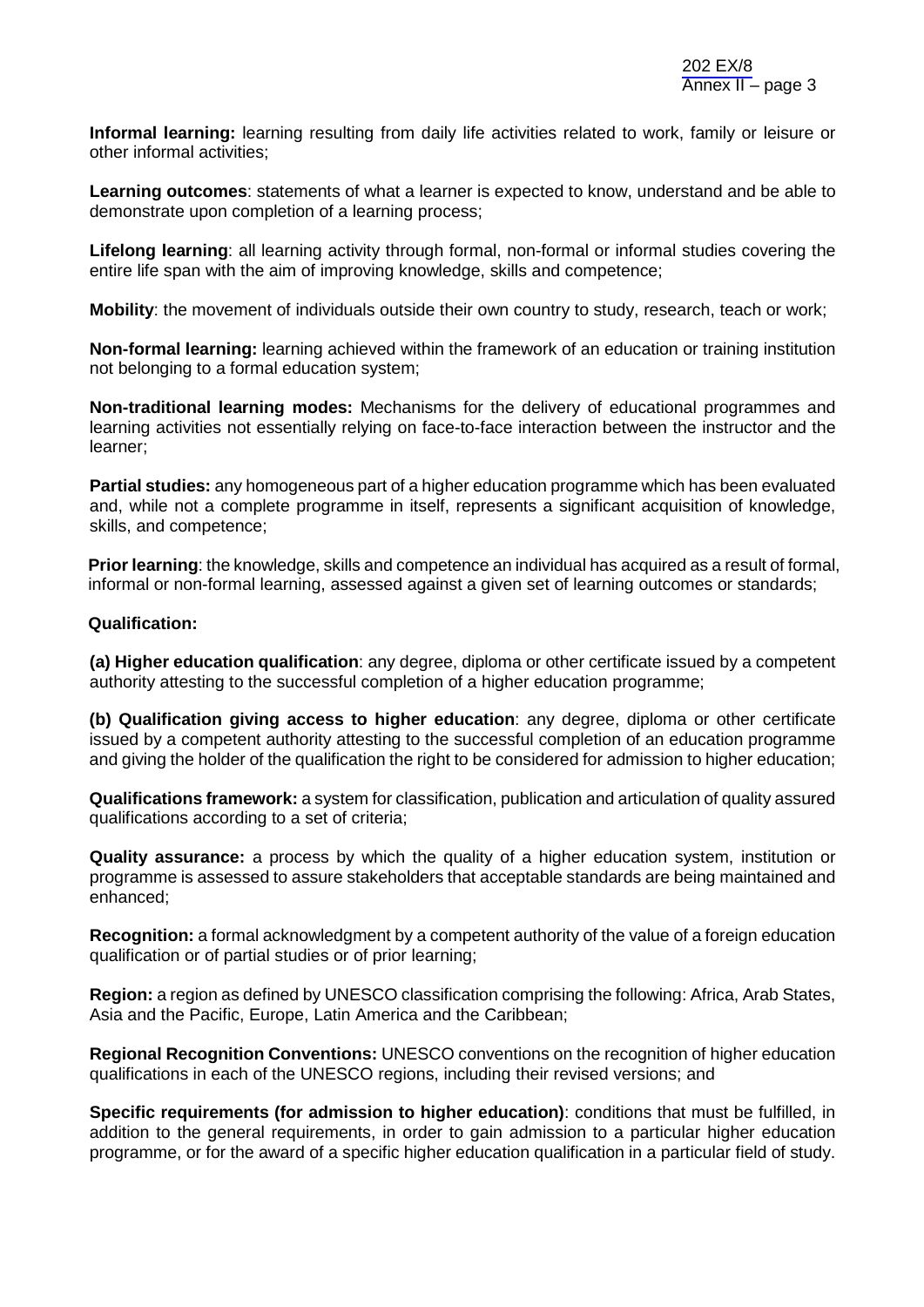# **SECTION II. AIMS OF THE CONVENTION**

## **Article II**

Building on and enhancing the coordination, revisions and achievements of the Regional Recognition Conventions, the aims of this Convention are to:

- 1. Promote and strengthen international cooperation in higher education.
- 2. Facilitate global mobility for the mutual benefit of societies, qualification holders, higher education institutions, employers and other relevant stakeholders of Parties to the Convention.
- 3. Provide a global framework for the fair, non-discriminatory, transparent, consistent, coherent and reliable recognition of higher education qualifications.
- 4. Foster trust and confidence in the quality and integrity of qualifications, including through encouraging ethical practices in higher education.
- 5. Promote and build capacities for reliability and complementarity in quality assurance, qualifications frameworks and the recognition of qualifications to support inter-regional mobility.
- 6. Support inter-regional developments, policies and innovations for international cooperation in higher education.
- 7. Promote the development and sharing of accessible, updated, reliable, transparent and relevant information between stakeholders, Parties and regions.
- 8. Reduce barriers to mobility by understanding and respecting the diversity of education systems globally.
- 9. Promote, through the recognition of qualifications, inclusive and equitable access to quality higher education and support learning opportunities for all.
- 10. Foster a better use of human and educational resources globally in view of promoting structural, economic, technological and social development.

# **SECTION III. BASIC PRINCIPLES FOR THE RECOGNITION OF HIGHER EDUCATION QUALIFICATIONS**

## **Article III**

This Convention establishes the following principles for the recognition of higher education qualifications:

- 1. Individuals have the right to have their qualifications assessed for the purposes of applying for admission to further study or pursuing employment opportunities in another country;
- 2. Recognition of qualifications is undertaken objectively in a transparent, fair and nondiscriminatory manner at all levels in accordance with established rules and regulations of each Party;
- 3. Recognition decisions based on clear criteria and procedures underline the fundamental importance of equitable access to higher education and employment opportunities;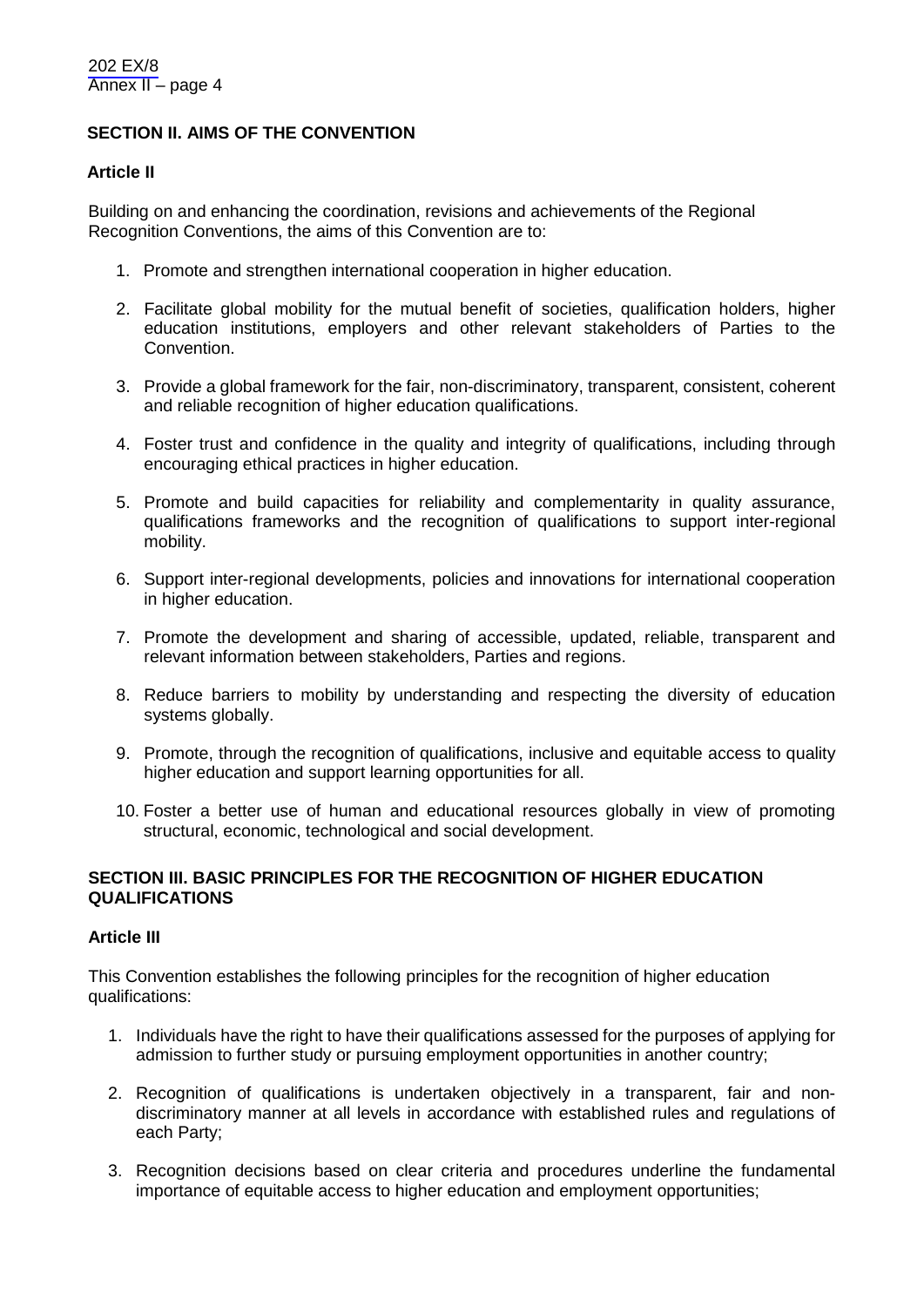- 4. Recognition decisions are based on reliable, accessible and updated information on higher education systems, institutions and programmes provided through established national information centres or similar structures;
- 5. Recognition decisions are made with due respect to the cultural, social, political, philosophical, religious, and economic diversity of higher education systems worldwide;
- 6. Entities undertaking recognition assessments, including but not limited to, national or subnational competent authorities and higher education institutions, do so in good faith;
- 7. Applicants seeking recognition of their qualifications do so in good faith, and have the right to appeal.

# **SECTION IV. OBLIGATIONS OF THE PARTIES TO THE CONVENTION**

## **Article IV.**

#### **Recognition of Qualifications Giving Access to Higher Education**

- 1. Each Party shall recognise the qualifications giving access to higher education issued by other Parties meeting the general requirements for access to higher education in those Parties for the purpose of access to programmes belonging to its higher education system, unless a substantial difference can be shown between the general requirements for access in the Party in which the qualification was obtained and in the Party in which recognition of the qualification is sought.
- 2. Alternatively, it shall be sufficient for a Party to enable the holder of a qualification issued in another Party to obtain an assessment of that qualification, upon request by the holder, and the provisions of Article IV.1 shall apply *mutatis mutandis* to such a case.
- 3. Education programmes delivered by non-traditional learning modes that are subject to the same or comparable quality assurance mechanisms of a Party, and where the resulting qualification gives access to the higher education system of that Party, shall be assessed using the same criteria as a similar qualification delivered by traditional learning modes.
- 4. Where a qualification gives access only to specific types of institutions or programmes of higher education in the Party in which the qualification was obtained, each other Party shall grant holders of such qualifications access to similar specific types of institutions or programmes belonging to its higher education system, unless a substantial difference can be shown between the requirements for access in the Party in which the qualification was obtained and the Party in which recognition of the qualification is sought.

## **Article V.**

## **Recognition of Higher Education Qualifications**

- 1. Each Party shall recognise the higher education qualification conferred in another Party, unless a substantial difference can be shown between the qualification or learning outcomes (where applicable) for which recognition is sought and the corresponding qualification in the Party in which recognition is sought.
- 2. Alternatively, it shall be sufficient for a Party to enable the holder of a higher education qualification issued in another Party to obtain an assessment of that qualification, upon request by the holder, and the provisions of Article V.1 shall apply *mutatis mutandis* to such a case.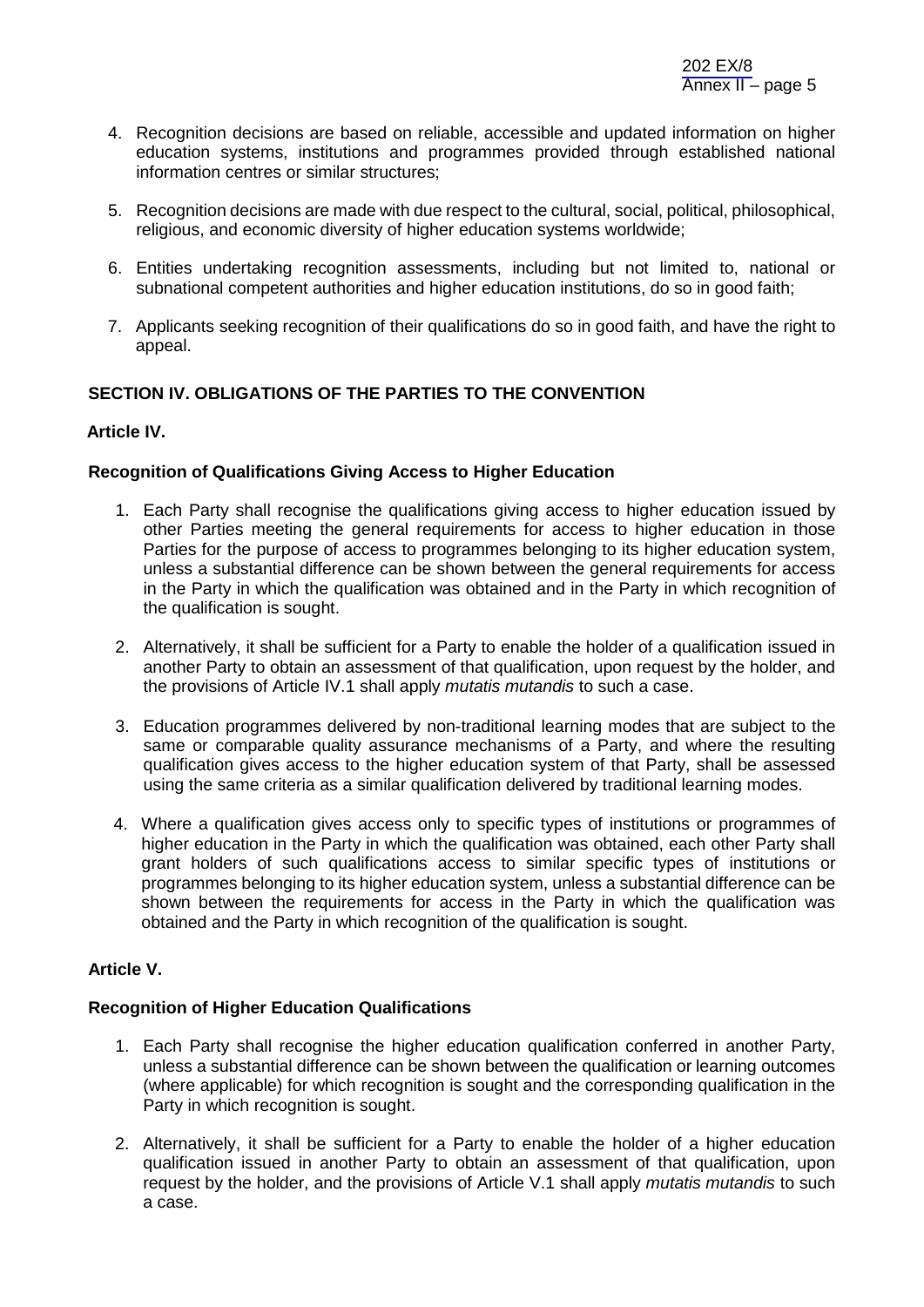- 3. Higher education programmes delivered by non-traditional learning modes that are subject to the same or comparable quality assurance mechanisms of a Party, and that are considered a part of the higher education system of a Party, shall be assessed using the same criteria as a similar qualification delivered by traditional learning modes.
- 4. Recognition in a Party of a higher education qualification issued in another Party shall have one or both of the following outcomes:
	- (a) Provide an individual the right to apply for admission to further higher education studies, on the same conditions as those applicable to holders of qualifications of the Party in which recognition is sought;
	- (b) Entitle an individual to the use of an academic title, subject to the laws and regulations of the Party or a jurisdiction thereof, in which recognition is sought.

In addition, recognition may facilitate access to the labour market subject to the laws and regulations of the Party, or a jurisdiction thereof, in which recognition is sought.

# **Article VI.**

## **Recognition of Partial Studies**

- 1. Each Party shall recognise, where appropriate, the learning outcomes achieved through partial studies within the framework of a higher education programme in another Party. This recognition shall consist of taking such partial studies into account for the purpose of the completion of a higher education programme in the Party where recognition is sought, unless substantial difference can be shown between the partial studies completed and the part of the higher education programme they would replace in the Party in which recognition is sought.
- 2. Alternatively, it shall be sufficient for a Party to enable a person who has undertaken partial studies within the framework of a higher education programme in another Party to obtain an assessment of these partial studies, upon request by the person concerned, and the provisions of Article VI.1 shall apply *mutatis mutandis* to such a case.
- 3. With respect to the partial completion of higher education programmes delivered by nontraditional learning modes that are subject to the same or comparable quality assurance mechanisms of a Party, and that are considered to be part of the higher education system of a Party, those studies shall be assessed using the same criteria as a similar qualification delivered by traditional learning modes.

#### **Article VII.**

## **Recognition of Partial Studies and Qualifications held by Refugees, Displaced Persons and Persons in a Refugee-Like Situation**

Each Party shall take all necessary and feasible steps within the framework of its education system and in conformity with its constitutional, legal, and regulatory provisions to develop procedures designed to assess fairly and expeditiously whether refugees, displaced persons and persons in a refugee-like situation fulfill the relevant requirements for access to higher education, to further higher education programmes or to employment opportunities, including in cases where the partial studies or qualifications obtained in one of the Parties cannot be proven through documentary evidence.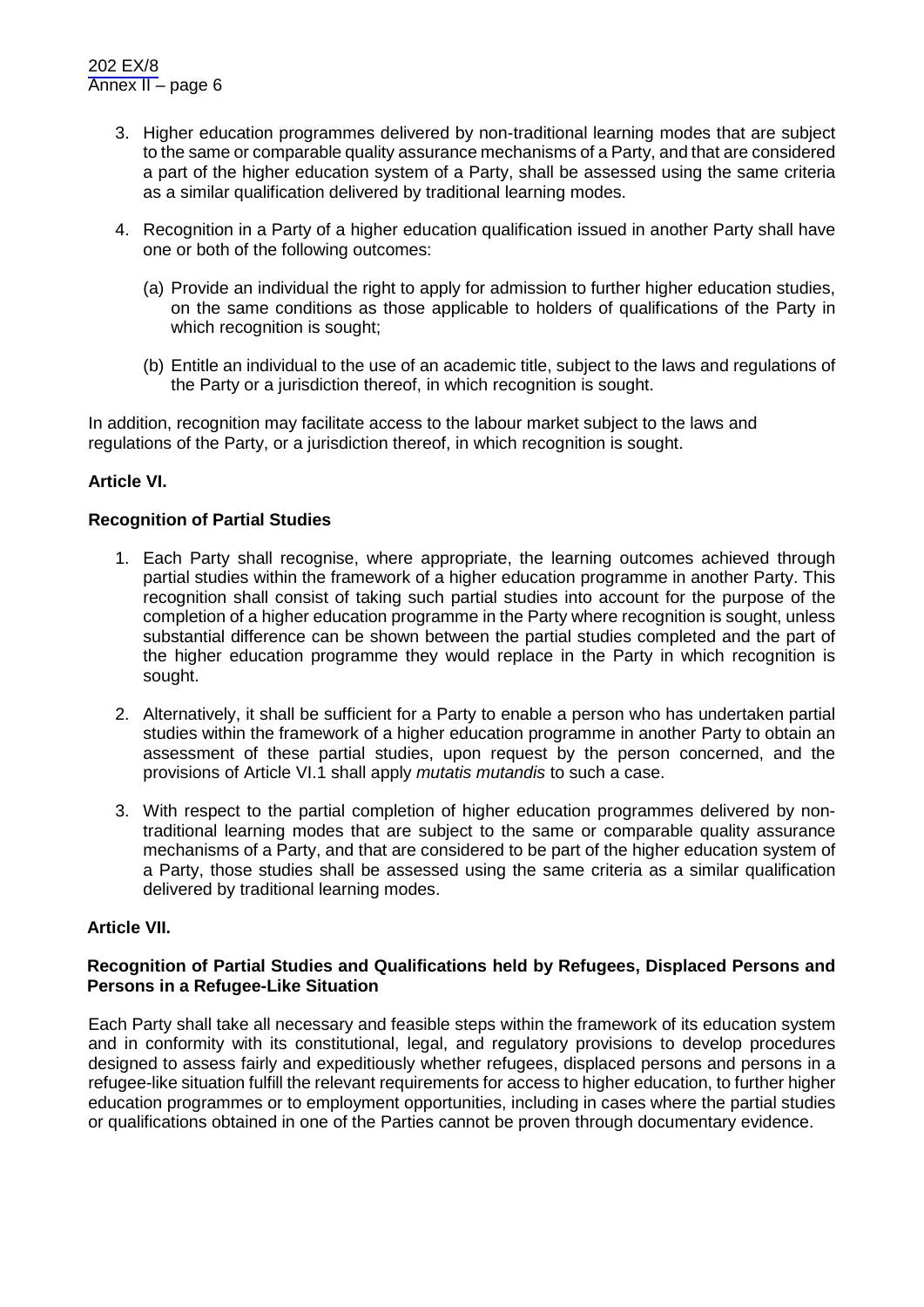#### **Article VIII.**

#### **Information for Assessment and Recognition**

- 1. Each Party shall establish transparent systems for the complete description of the qualifications and learning outcomes obtained in its territory.
- 2. Each Party shall put in place a robust and ethical system of approval, recognition and quality assurance of their higher educational institutions in order to promote confidence and trust in their higher education system.
- 3. Each Party shall establish or maintain a national information centre or similar structure and encourage the use of technology to facilitate access to relevant, accurate and up-to-date information about its higher education system.
- 4. In each Party, the national information centre or similar structure shall:
	- (a) Provide access to authoritative and accurate information on the higher education system and qualifications of the Party;
	- (b) Facilitate access to and the dissemination of information on the higher education systems and qualifications of the other Parties;
	- (c) Give advice and information on recognition matters, including criteria and procedures for the assessment of qualifications, and the development of materials for good recognition practices, in accordance with laws and regulations of the Party; and
	- (d) Ensure the provision of adequate information on any institution belonging to its higher education system, and on any programme operated by these institutions, with a view to enabling the competent authorities of other Parties to ascertain whether the quality of the qualifications issued by these institutions justifies recognition in the Party in which recognition is sought.

## **Article IX.**

## **Assessment of an Application**

- 1. Each Party shall ensure that the body undertaking assessment for the purposes of recognition demonstrates when an application does not fulfill the appropriate requirements or where substantial differences are identified.
- 2. Each Party shall ensure that institutions belonging to their education systems provide, upon request and within a reasonable timeframe, relevant information to the holder of qualifications or to the institution or the competent recognition authorities of the Party in which recognition is sought.

# **Article X.**

#### **Information on the Competent Recognition Authorities**

- 1. Each Party shall provide the depository of this Convention with official notification of the authorities that are competent to make decisions in recognition matters in its territory.
- 2. Where central authorities of a Party are competent to make decisions in recognition, they shall immediately be bound by the provisions of this Convention and shall take measures necessary to ensure implementation of the provisions of this Convention in its territory.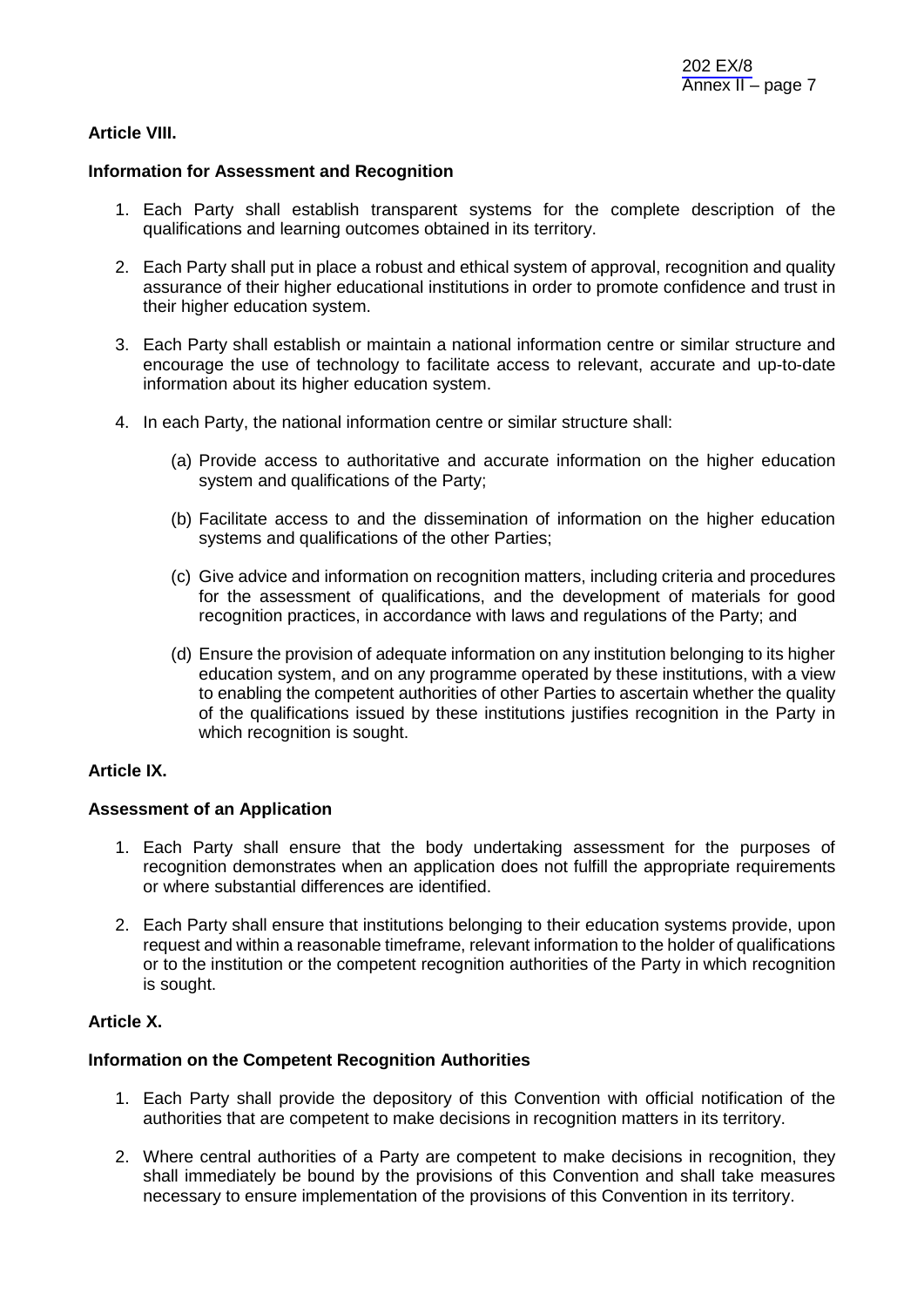- 3. Where the competence to make decisions in recognition matters lies with components of a Party, the Party shall furnish the depository with a brief statement of its constitutional situation or structure at the time of signature or when depositing its instrument of ratification, acceptance, approval, or accession, and of any changes thereafter. In such cases, the competent recognition authorities of the components of the Party so designated shall take the necessary measures to ensure implementation of the provisions of this Convention within the Party's territory.
- 4. Where the competence to make decisions in recognition matters lies with individual higher education institutions or other entities, each Party according to its constitutional situation or structure, shall transmit the text of this Convention to these institutions or entities and shall take all necessary steps to encourage the favourable consideration and application of its provisions.
- 5. The provisions of paragraphs 2, 3, and 4 of this article shall apply, *mutatis mutandis*, to the obligations of the Parties under this Convention.

## **Article XI.**

#### **Additional Requirements for Admission to Higher Education Programmes**

- 1. Where admission to particular higher education programmes is dependent on the fulfillment of specific requirements in addition to the general requirements for access, the competent authorities of the Party concerned may impose the specific requirements equally on holders of qualifications obtained in other Parties or assess whether applicants with qualifications obtained in other Parties fulfill such equivalent requirements.
- 2. Where, in a Party in which they have been obtained, qualifications giving access to higher education are issued only in combination with additional qualifying examinations as a prerequisite for access, the other Parties may make access conditional on these requirements or offer an alternative for satisfying such additional requirements within their own education systems.
- 3. Without prejudice to the provisions of Article III, admission to a given higher education institution, or to a given programme within such an institution, may be restricted or selective.
- 4. With respect to paragraph 3 of this article, admission procedures should be designed with a view to ensuring that the assessment of foreign qualifications is carried out according to the principles of transparency, fairness and non-discrimination described in Article III.
- 5. Without prejudice to the provisions of Article III, admission to a given higher education institution may be based on the condition of demonstrated sufficient skills in the language or languages of instruction of the institution concerned, or in other specific languages.
- 6. For the purpose of admission to higher education programmes, each Party may recognize qualifications issued by foreign educational institutions operating in its territory contingent upon specific requirements of national legislation and regulation or specific agreements concluded with the Party of origin of such institutions.
- 7. Each Party may make the recognition of higher education qualifications issued by foreign educational institutions operating in its territory contingent upon specific requirements of national legislation and regulations of the Party, a jurisdiction thereof, or specific agreements concluded with the Party of origin of such institutions.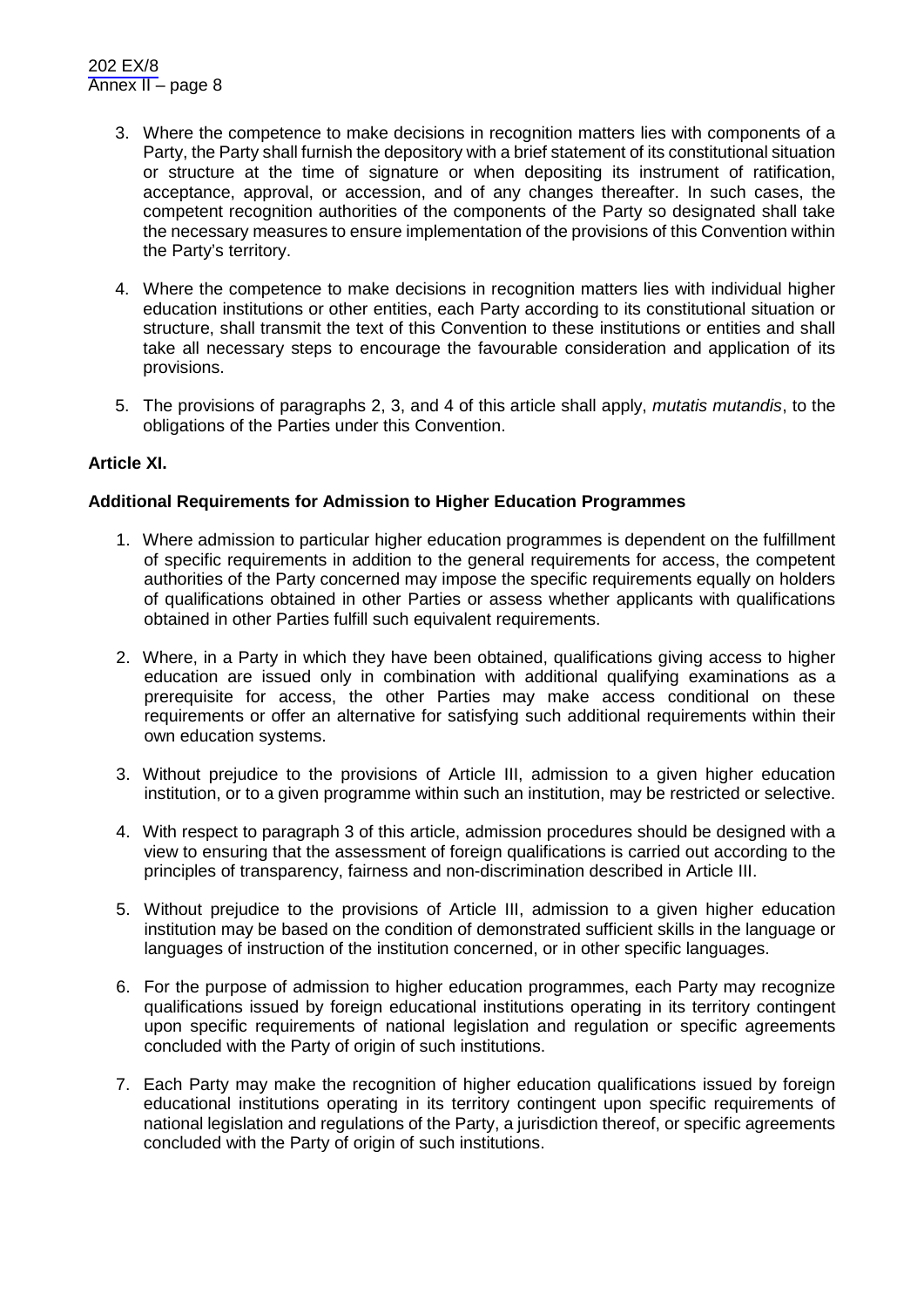# **SECTION V. IMPLEMENTATION STRUCTURES AND COOPERATION**

#### **Article XII.**

### **Implementation Structures**

The Parties agree to implement the present Convention through, or in cooperation with:

- 1. National implementation structures;
- 2. Networks of national implementation structures;
- 3. The Global Recognition Committee.

# **Article XIII.**

#### **National Implementation Structures**

- 1. In order to facilitate the recognition of higher education qualifications, the Parties undertake to implement this Convention through relevant organisations including national information centres or similar structures.
- 2. Each Party will notify the Secretariat of the Global Recognition Committee about their national implementation structures and of any modification in this regard.
- 3. National implementation structures may form networks.

#### **Article XIV.**

#### **Networks of National Implementation Structures**

- 1. The Networks may be composed of national implementation structures of the Parties.
- 2. The Networks may provide information exchange, capacity building and technical support to the Parties upon request.
- 3. The Networks seek to strengthen the inter-regional co-operation under this Convention and uphold links to the Global Recognition Committee.
- 4. Parties may participate in existing regional networks established through the Regional Recognition Conventions or create their own networks. Participation in existing regional networks is subject to the agreement of the relevant Regional Recognition Convention Committees.

## **Article XV.**

#### **The Global Recognition Committee**

- 1. A Global Recognition Committee, hereinafter referred to as "the Committee", shall be established.
- 2. The Committee shall be composed of representatives of the Parties to the Convention.
- 3. The States that are not Parties to this Convention, and the Heads of the Regional Recognition Conventions Committees may participate in the meetings of the Committee as observers.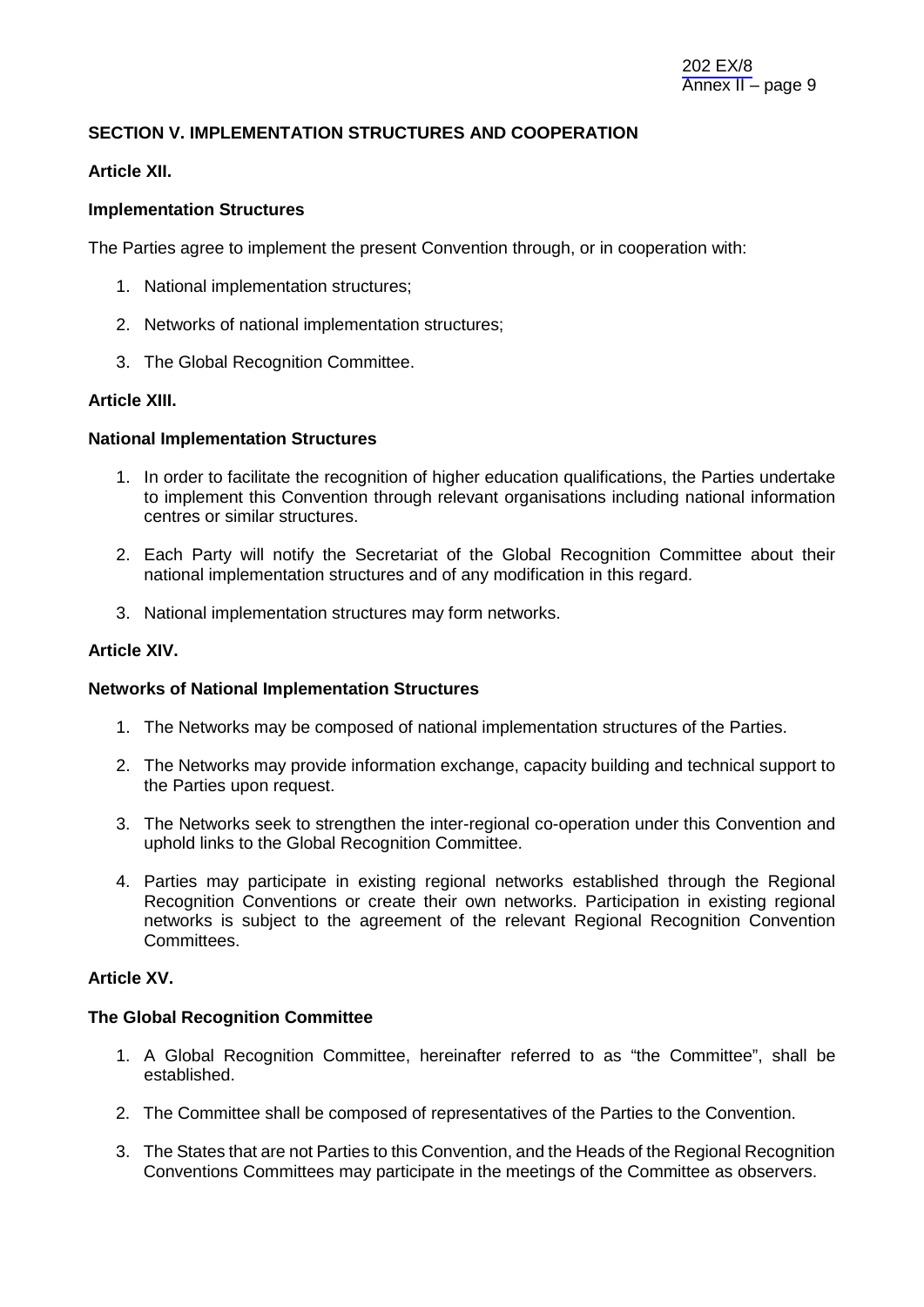- 4. Representatives of relevant international organisations as well as representatives of governmental and non-governmental organizations active in the field of recognition may also be invited to attend meetings of The Committee as observers.
- 5. The Committee shall meet in ordinary session at least every two years. The Committee shall have an interim work programme concerning activities between sessions. The Committee shall submit a report at each of the ordinary sessions of the General Conference of UNESCO.
- 6. The Committee shall meet for the first time within two years of the entry into force of this Convention and shall adopt its Rules of Procedure.
- 7. The Committee shall promote the application of this Convention and shall oversee its implementation. To this end, it may adopt recommendations, declarations, and models of good practice to guide the competent authorities of the Parties in their implementation of this Convention. Such texts should have a global or as a minimum inter-regional importance and relevance. While they shall not be bound by such texts, the Parties shall use their best endeavours to bring the texts to the attention of the competent authorities and to encourage their application.
- 8. The Committee may adopt operational guidelines to the Parties to this Convention, in consultation with Regional Recognition Conventions Committees.
- 9. The Committee shall decide on the monitoring and reporting activities concerning the implementation of the Convention.
- 10. The Committee shall maintain links with the Regional Recognition Conventions Committees..
- 11. The Committee shall assure that there is the necessary information exchange between the Committee and the Regional Recognition Conventions Committees.
- 12. The Committee shall examine for adoption the draft amendments to this Convention as described in Article XXIII.
- 13. The Secretariat of the Committee shall be provided by the Director-General of UNESCO. The Secretariat shall prepare the documentation of the Committee, as well as the draft agenda of its meetings, and shall ensure the implementation of its decisions.

## **SECTION VI. FINAL CLAUSES**

#### **Article XVI.**

## **Ratification, Acceptance, Approval or Accession by Member States**

- 1. This Convention shall be subject to ratification, acceptance, approval or accession by Member States of UNESCO and the Holy See in accordance with their respective constitutional procedures.
- 2. The instruments of ratification, acceptance, approval or accession shall be deposited with the Director-General of UNESCO.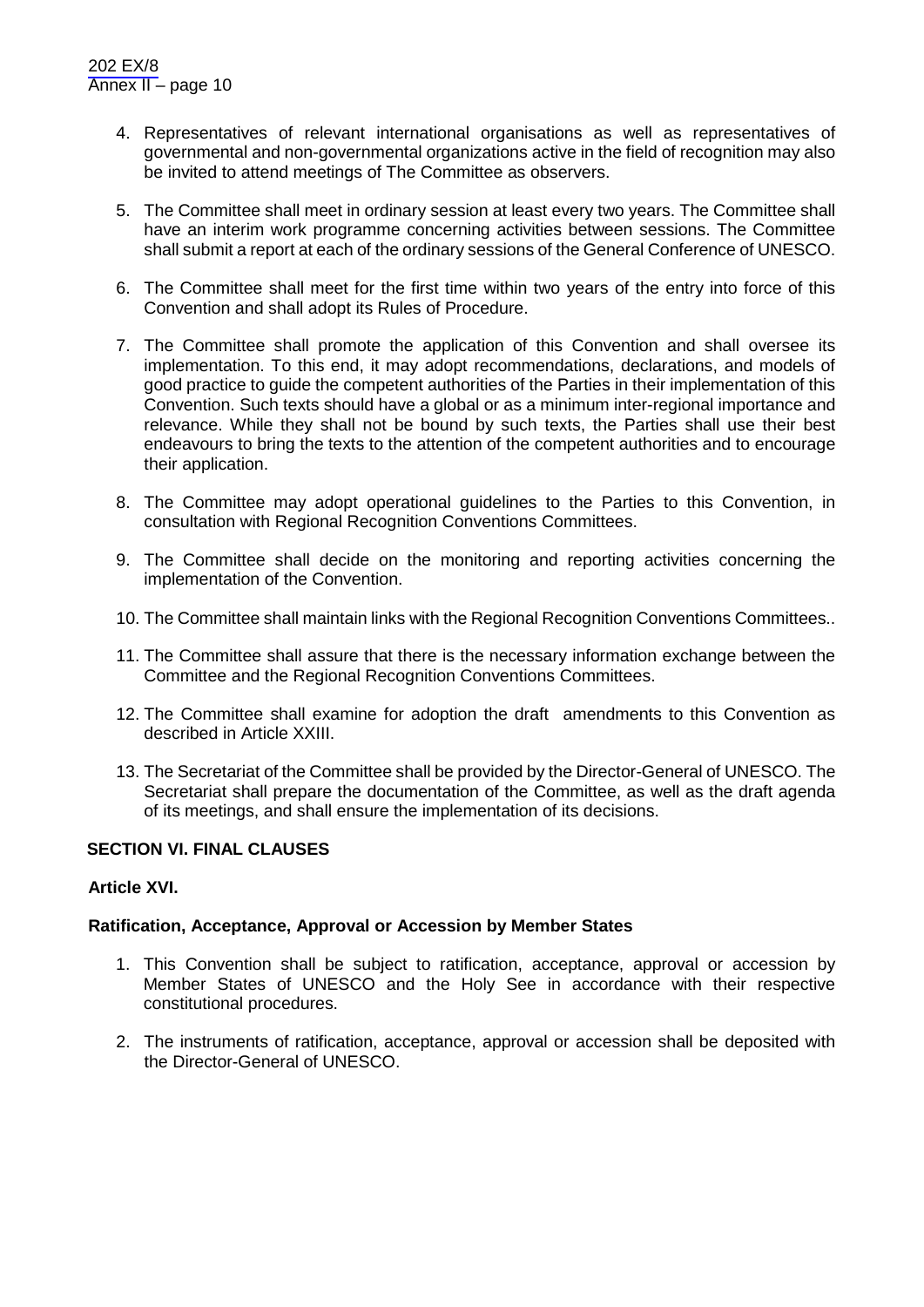### **Article XVII.**

#### **Accession**

- 1. This Convention shall be open to accession by all States not Members of UNESCO but which are members of the United Nations, or of any of its specialized agencies, that are invited by the General Conference of UNESCO to accede to it.
- 2. This Convention shall also be open to accession by territories which enjoy full internal selfgovernment recognized as such by the United Nations, but which have not attained full independence in accordance with General Assembly resolution 1514 (XV), and which have competence over the matters governed by this Convention, including the competence to enter into treaties in respect of such matters.
- 3. The instrument of accession shall be deposited with the Director-General of UNESCO.

#### **Article XVIII**

#### **Entry into Force**

- 1. This Convention shall enter into force three months after the date of deposit of the twentieth instrument of ratification, acceptance, approval or accession, but only with respect to those that have deposited their respective instruments of ratification, acceptance, approval, or accession on or before that date.
- 2. This Convention shall enter into force with respect to any other Party three months after the deposit of its instrument of ratification, acceptance, approval or accession.

#### **Article XIX.**

## **Relationship of the Parties to the Convention and Parties to the Regional Recognition Conventions and other Treaties**

- 1. The ratification, acceptance, approval or accession of any of the Regional Recognition Conventions shall not be a prerequisite for the ratification, acceptance, approval or accession of this Convention.
- 2. Parties to this Convention shall,
	- (a) foster mutual supportiveness between this Convention and the other treaties to which they are parties, particularly the Regional Recognition Conventions; and
	- (b) take into account the relevant provisions of this Convention when interpreting and applying the Regional Recognition Conventions to which they are parties or when entering into other international obligations.
- 3. Nothing in this Convention shall be interpreted as modifying rights and obligations of the Parties under the Regional Recognition Conventions and any other treaties to which they are parties.
- 4. To ensure a coherent interaction between this Convention, the Regional Recognition Conventions, any other relevant bilateral or multilateral agreements, and any other existing or future treaty or convention to which a Party to this Convention may be or may become a party, nothing in this Convention shall be deemed to derogate from any provisions more favourable to recognition.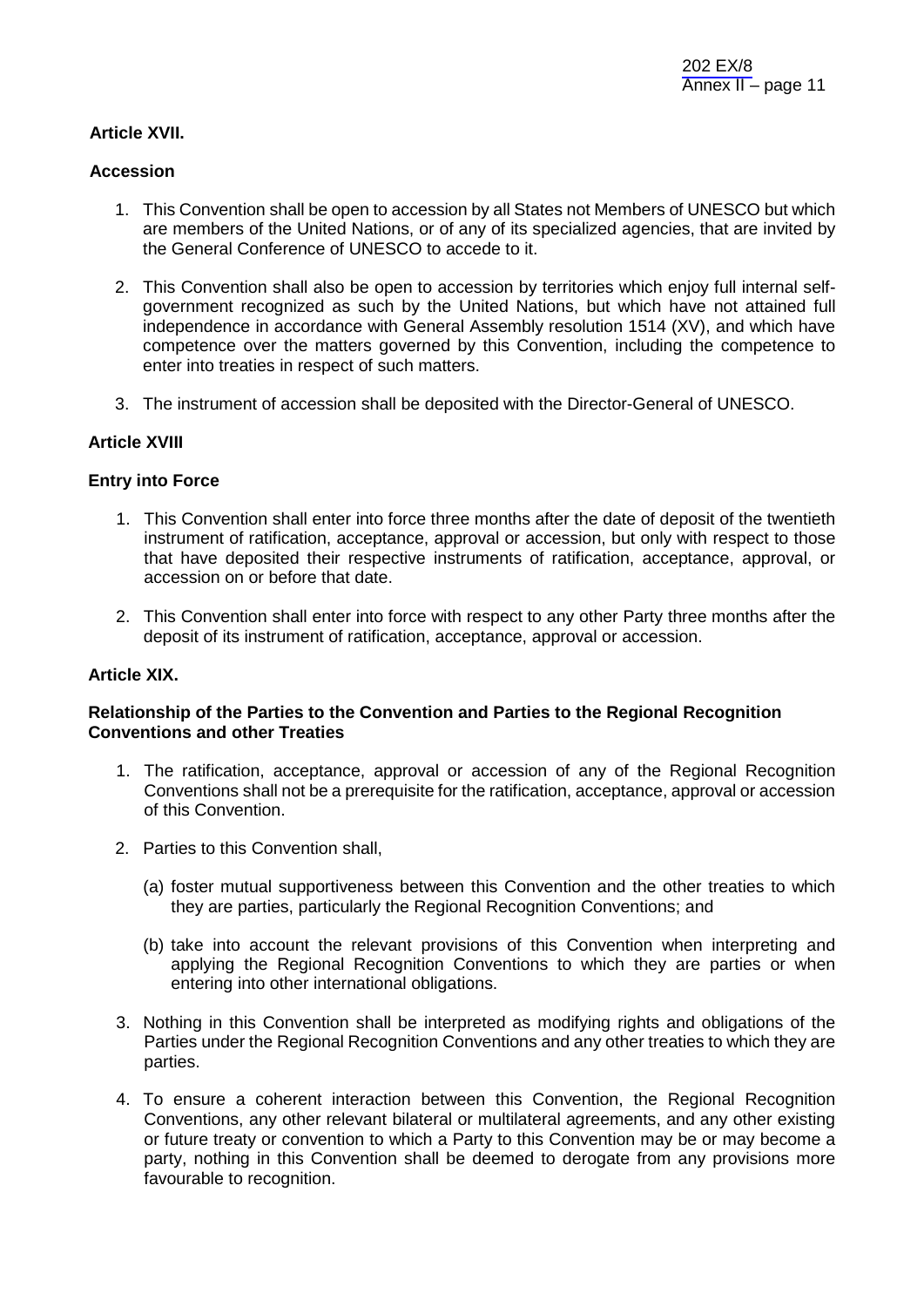# **Article XX.**

### **Federal or Non-Unitary Constitutional Systems**

Recognizing that international agreements are equally binding on Parties regardless of their constitutional systems, the following provisions shall apply to Parties which have a federal or nonunitary constitutional system:

- (a) With regard to the provisions of this Convention, the implementation of which comes under the legal jurisdiction of the federal or central legislative power, the obligations of the federal or central government shall be the same as for those Parties which are not federal States;
- (b) With regard to the provisions of the Convention, the implementation of which comes under the jurisdiction of individual constituent units such as States, counties, provinces, or cantons which are not obliged by the constitutional system of the federation to take legislative measures, the federal government shall inform, as necessary, the competent authorities of constituent units such as States, counties, provinces or cantons of the said provisions, with its recommendation for their adoption.

#### **Article XXI.**

### **Denunciation**

- 1. Any Party to this Convention may denounce this Convention.
- 2. The denunciation shall be notified by an instrument in writing deposited with the Director-General of UNESCO.
- 3. The denunciation shall take effect twelve months after the receipt of the instrument of denunciation. It shall in no way affect the obligations of the Party denouncing the Convention until the date on which the withdrawal takes effect.

#### **Article XXII.**

#### **Depositary Functions**

The Director-General of UNESCO, as the depositary of this Convention, shall inform the Member States of the Organization, the States not members of the Organization referred to in Article XVII, as well as the United Nations, of the deposit of all the instruments of ratification, acceptance, approval or accession provided for in Articles XVI, and of the denunciations provided for in Article XXI.

# **Article XXIII.**

#### **Amendments**

- 1. A Party to this Convention may, by written communication addressed to the Director-General, propose amendments to this Convention. The Director-General shall circulate such communication to all Parties. If, within six months from the date of dispatch of the communication, no less than one half of the Parties reply favourably to the request, the Director-General shall present such proposal to the next session of the Global Recognition Committee for discussion and possible adoption.
- 2. Amendments shall be adopted by a two-thirds majority of Parties present and voting.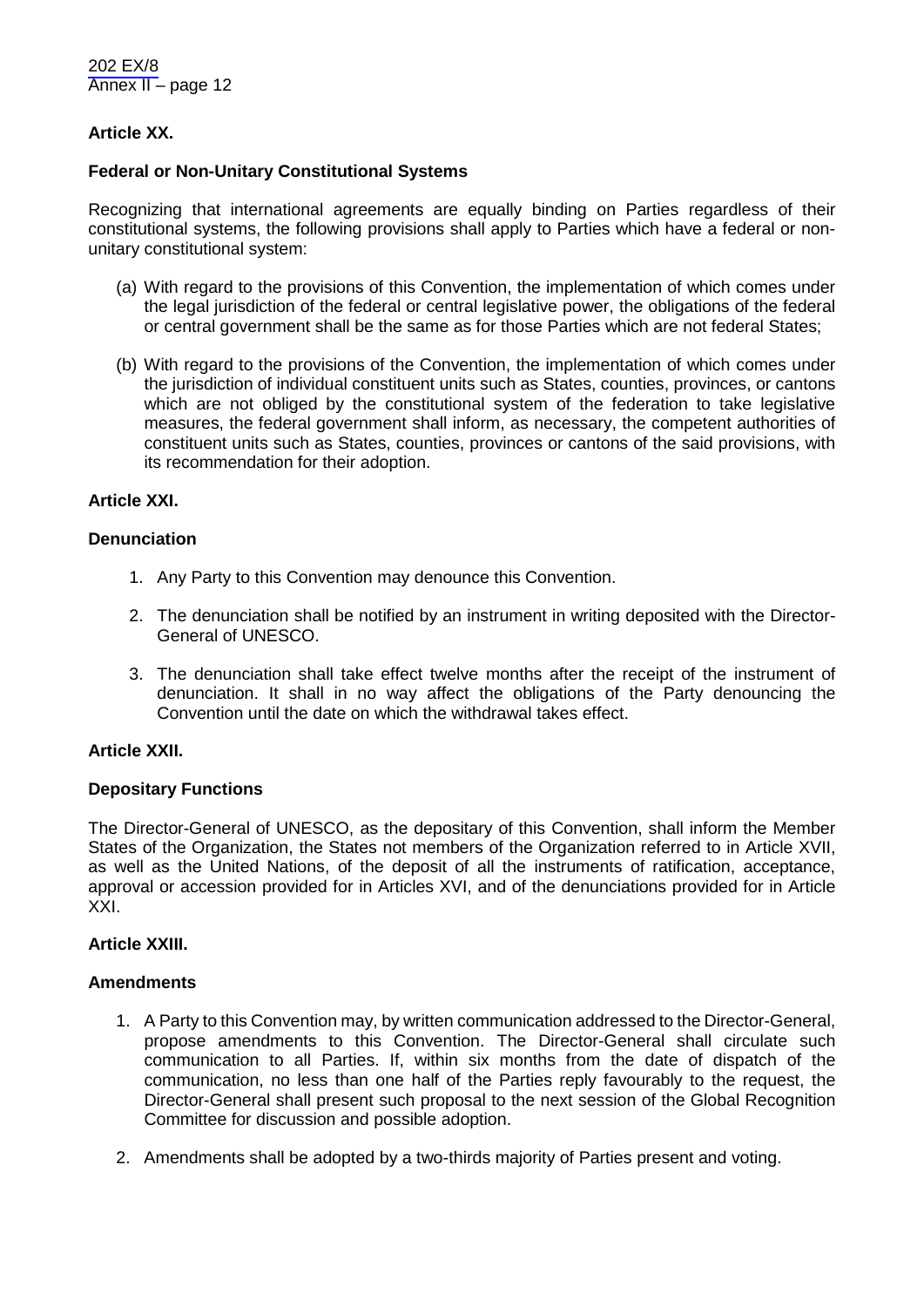- 3. Once adopted, amendments to this Convention shall be submitted to the Parties for ratification, acceptance, approval or accession.
- 4. For Parties that have ratified, accepted, approved or acceded to them, amendments to this Convention shall enter into force three months after the deposit of the instruments referred to in paragraph 3 of this Article by two-thirds of the Parties. Thereafter, for each Party that ratifies, accepts, approves or accedes to an amendment, the said amendment shall enter into force three months after the date of deposit by that Party of its instrument of ratification, acceptance, approval or accession.
- 5. A State, which becomes a Party to this Convention after the entry into force of amendments in conformity with paragraph 4 of this Article shall, failing an expression of different intention, be considered to be:
	- (a) A Party to this Convention as so amended; and,
	- (b) A Party to the unamended Convention in relation to any Party not bound by the amendments.

#### **Article XXIV.**

#### **Registration with the United Nations**

In conformity with Article 102 of the Charter of the United Nations, this Convention shall be registered with the Secretariat of the United Nations at the request of the Director-General of UNESCO.

#### **Article XXV.**

#### **Authoritative Texts**

This Convention has been drawn up in Arabic, Chinese, English, French, Russian and Spanish, all six texts being equally authoritative.